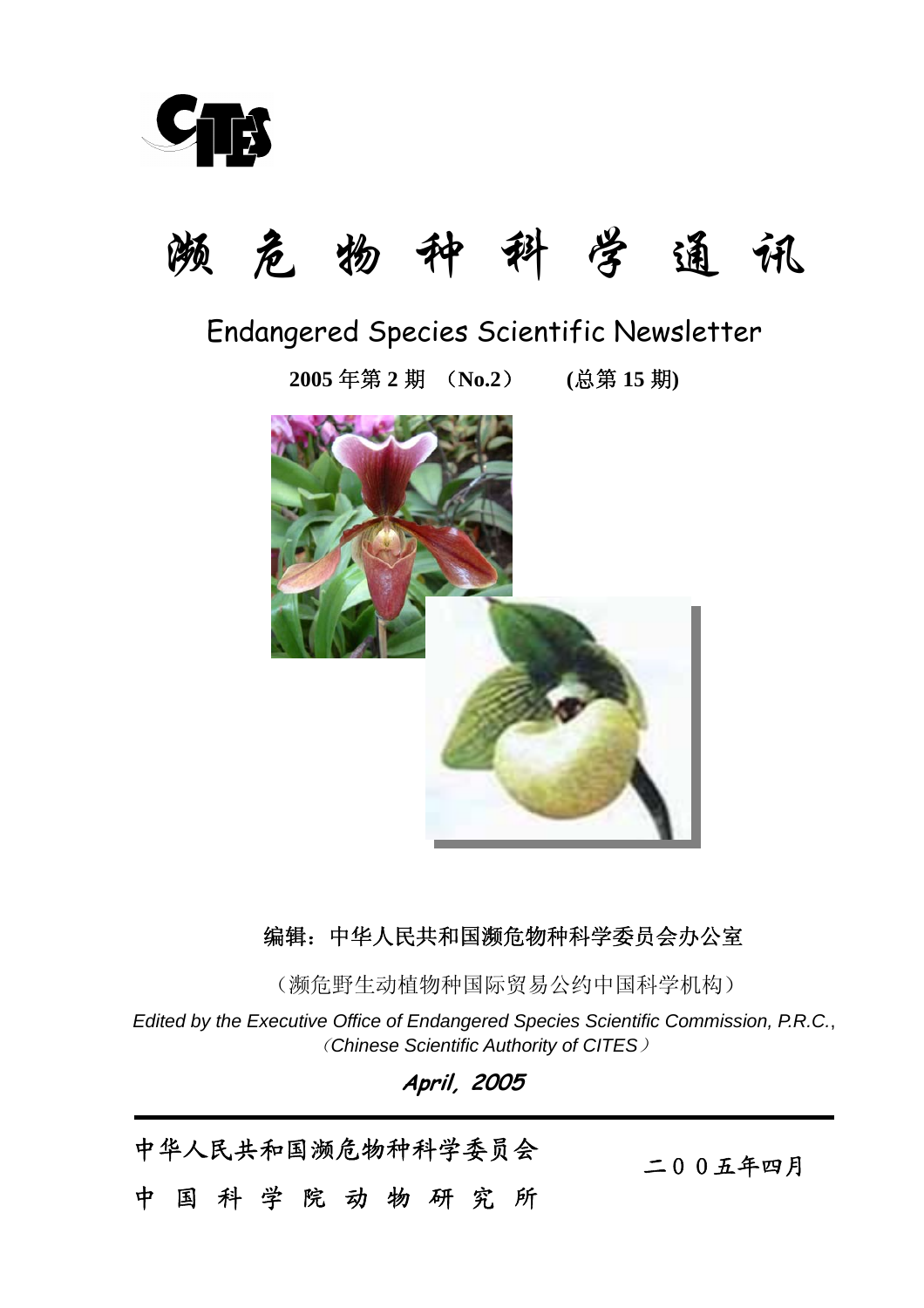封面照片说明:

#### 兜 兰*Paphiopedilum*

英名 cypripedium

分类地位: 兰科(Orchidaceae) 兜兰属

濒危等级: 濒危(E)

CITES 附录 I

 兜兰又称拖鞋兰,兰科多年生草本植物。主要分布亚洲热带和亚热带 林下。茎甚短;叶片带形或长圆状披针形,绿色或带有红褐色斑纹。花十 分奇特,唇瓣呈口袋形;背萼极发达,有各种艳丽的花纹;两片侧萼合生 在一起;花瓣较厚,花寿命长,有的可开放 6 周以上,并且四季都有开花 的种类。兜兰多数为地生种,杂交品种较多,是栽培最普及的洋兰之一。 分株或无菌播种繁殖,用腐殖土或泥炭土盆栽。植株适宜温暖、湿润和半 阴的环境。越冬温度应在 10℃~15℃左右。常见栽培的品种有:卷萼兜兰、 杏黄兜兰、同色兜兰、紫点兜兰、硬叶兜兰、美丽兜兰、带叶兜兰、飘带 兜兰、麻粟坡兜兰、雪白兜兰和杂交种杰克图肯兜兰。

我国野生兜兰有 18 种,分布在华南和西南地区。由于对兰花长期性的 过度采集,已使我国野生兰花资源遭受毁灭性破坏,在云南、四川、贵州、 广西、福建、湖南等省区的许多地区绝迹。

Paphiopedilums, or slipper orchids, included in genus Cypripedium, horticulturally important genus of mainly terrestrial orchids including many hybrids, originate from the jungles of the far east Asia and Indonesia to Philippines and Solomon Islands. They are semi-terrestrial, growing in humus and some other soils on the forest floor, on cliffs in pockets and occasionally in trees. Paphiopedilums are easily captived in the home, under lights or in the greenhouse.

There are 18 species of *Paphiopedilum* distribute in the south and southwest of China.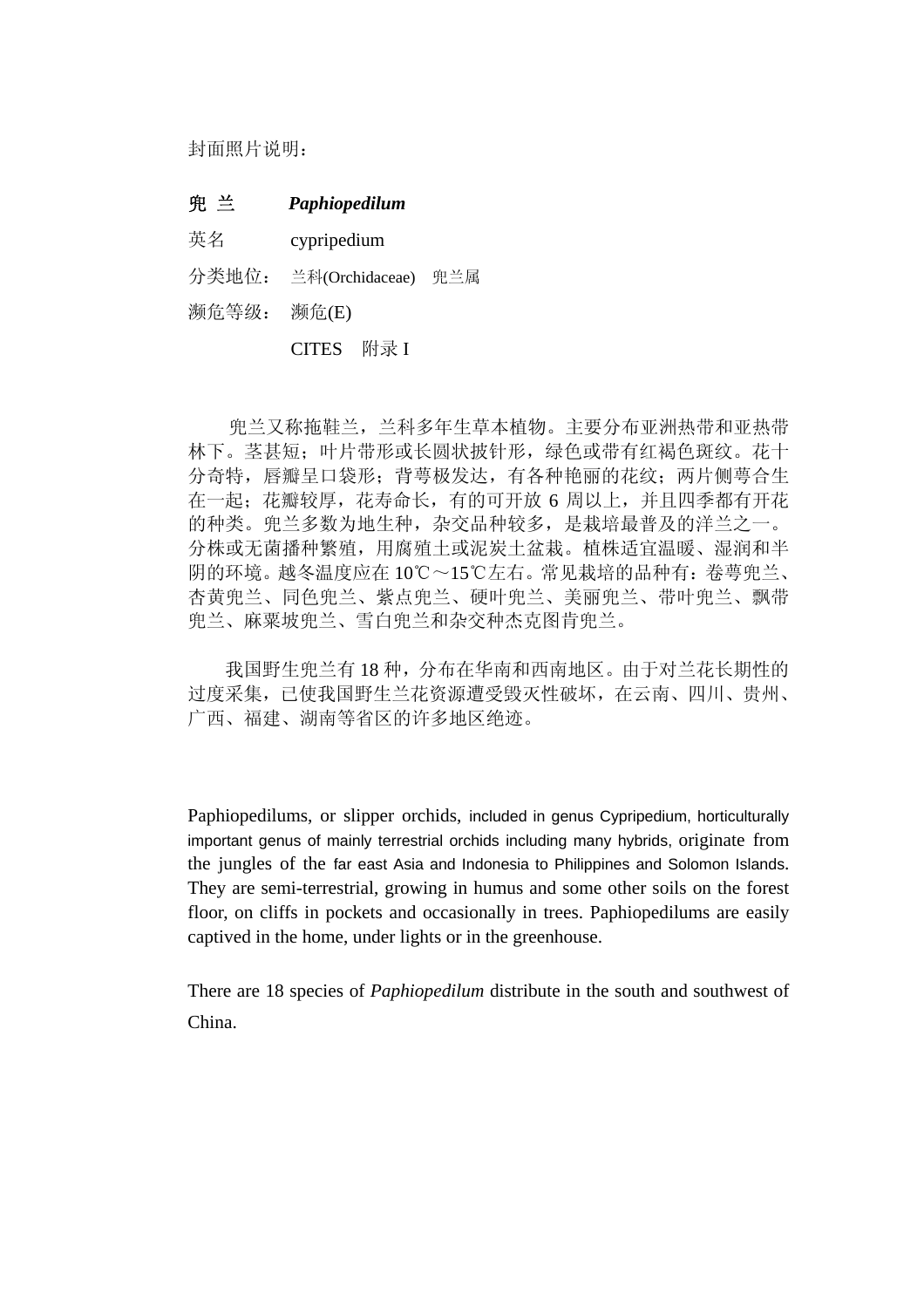## 濒危物种科学通讯

## 中华人民共和国濒危物种科学委员会<br>中 国 科 学 院 动 物 研 究 所

ÚÚÚÚÚÚÚÚÚÚÚÚÚÚÚÚÚÚÚÚÚÚÚÚÚÚÚÚÚÚÚÚÚÚÚÚÚÚÚÚÚÚÚÚÚÚÚÚÚÚÚÚÚÚÚÚÚÚÚÚÚÚÚ

#### 中华人民共和国濒危物种科学委员会组成名单

顾问: 吴征镒 汪 松 佟凤勤 主任: 陈宜瑜 副 主 任: 蒋志刚 康 乐 刘燕华 安建基 洪德元 张知彬 委 员: 张春光 魏辅文 薛大勇 雷富民 李义明 季维智 王跃招 陈毅峰 李振宇 杨亲二 马克平 李德铢 赵南先 于登攀 魏江春 曹 同 张正旺 张恩迪 马建章

国家濒科委办公室工作人员: 孟智斌 解 焱 王 珺

ÚÚÚÚÚÚÚÚÚÚÚÚÚÚÚÚÚÚÚÚÚÚÚÚÚÚÚÚÚÚÚÚÚÚÚÚÚÚÚÚÚÚÚÚÚÚÚÚÚÚÚÚÚÚÚÚÚÚÚÚÚÚÚ

#### **Endangered Species Scientific Newsletter**

**Sponsors:** Endangered Species Scientific Commission, P.R.C. Institute of Zoology, Chinese Academy of Sciences **Edited by** the Executive Office of Endangered Species Scientific Commission, P.R.C.

**Members of Endangered Species Scientific Commission, P.R.C. Advisor:** Zhengyi Wu, Song Wang, Fengqin Tong **Director:** Yiyu Chen **Vice Director:**Zhigang Jiang, Le Kang, Yanhua Liu, Jianji An, Deyuan Hong, Zhibin Zhang **Members:** Chunguang Zhang, Fuwen Wei, Dayong Xue, Fumin Lei, Yiming Li, Weizhi Ji, Yuezhao Wang, Yifeng Chen, Zhenyu Li, Qiner Yang, Keping Ma, Dezhu Li, Nanxian Zhao, Dengpan Yu, Jiangchun Wei, Tong Cao, Zhengwang Zhang, Endi Zhang, Jianzhang Ma **Executive Office of Endangered Species Scientific Commission, P.R.C. members:**  Zhibin Meng, Yan Xie, Jun Wang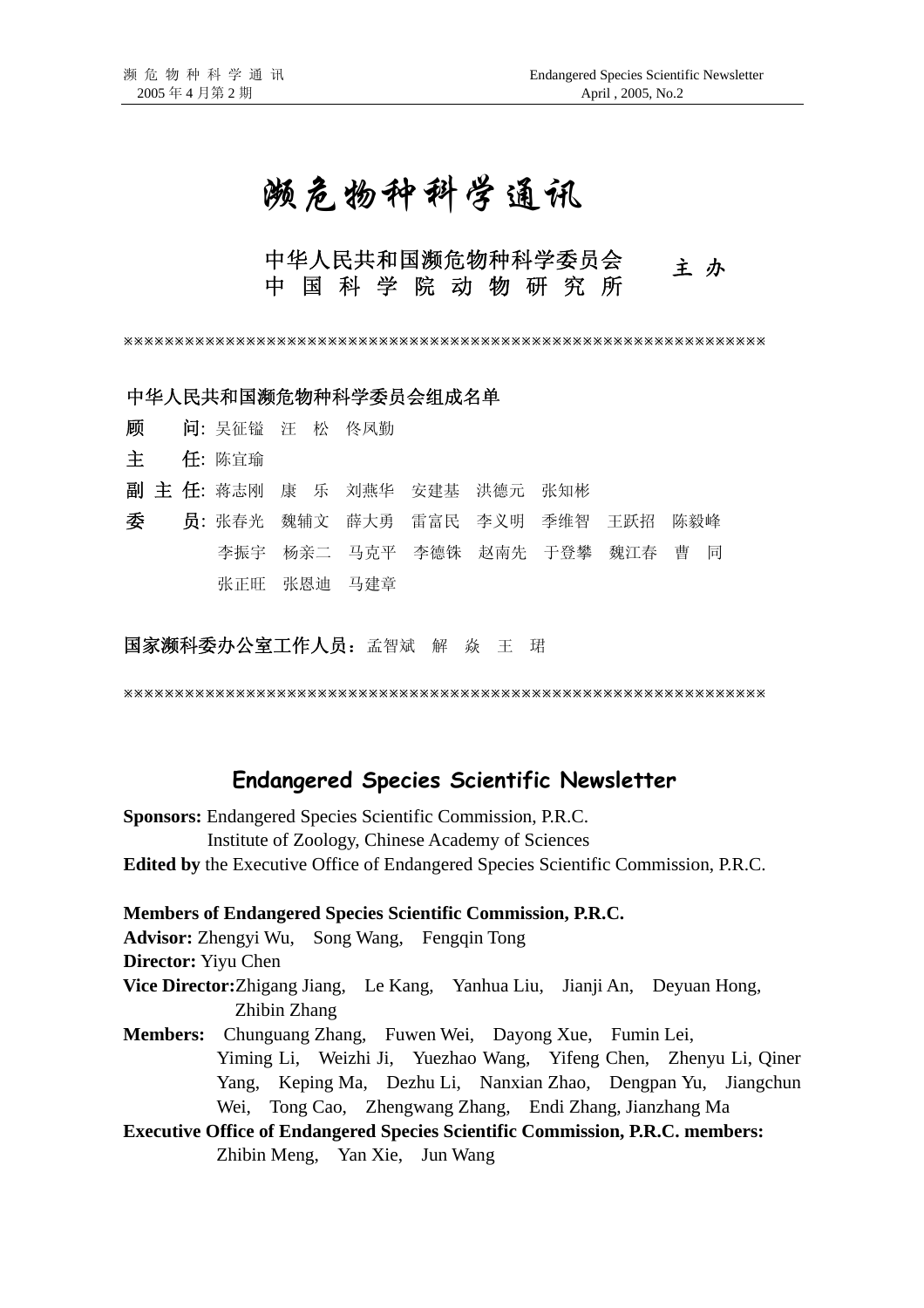## 本期内容提要

| 公约专栏   | 公约禁贸国名单                      |    |
|--------|------------------------------|----|
|        | CITES 的注册                    | 6  |
| 资<br>料 | 《濒危野生动植物种国际贸易公约》(CITES) 附录中国 |    |
|        | 原生物种的的初步统计                   | 9  |
|        | 中国和世界动物物种数比较                 | 10 |
| 物种评述   | 初论中国兜兰属植物的保护策略及其潜在资源优势       | 11 |
|        | 丽彩鹀简介                        | 20 |
| 论文摘要选登 | 基于空间分析的保护生物学研究               | 21 |
|        | 重要观赏兰科植物的分子生物学研究进展           | 22 |
|        | 兰科紫纹兜兰的保育生物学研究               | 22 |
|        | 物种濒危状态等级评价概述                 | 封三 |
|        | 论中国自然保护区的面积上限                | 封三 |

ÚÚÚÚÚÚÚÚÚÚÚÚÚÚÚÚÚÚÚÚÚÚÚÚÚÚÚÚÚÚÚÚÚÚÚÚÚÚÚÚÚÚÚÚÚÚÚ

### Main Contents

| <b>CITES News</b>                                              |               |
|----------------------------------------------------------------|---------------|
| Parties currently subject to a recommendation to suspend trade | 1             |
| Species register of CITES                                      | 6             |
| <b>Information</b>                                             |               |
| Brief statistic of Chinese species on Appendices of CITES      | 9             |
| The comparison of the quantities on animal species between     |               |
| China and the world                                            | 10            |
| <b>Species Review</b>                                          |               |
| Conservation strategy and potential advantages of the          |               |
| Chinese <i>Paphiopedium</i>                                    | 11            |
| Painted Bunting ( <i>Passerina ciris</i> )                     | 20            |
| <b>Scientific Article Subjects</b>                             | $21$ -Cover 3 |

本期责任编辑:王 珺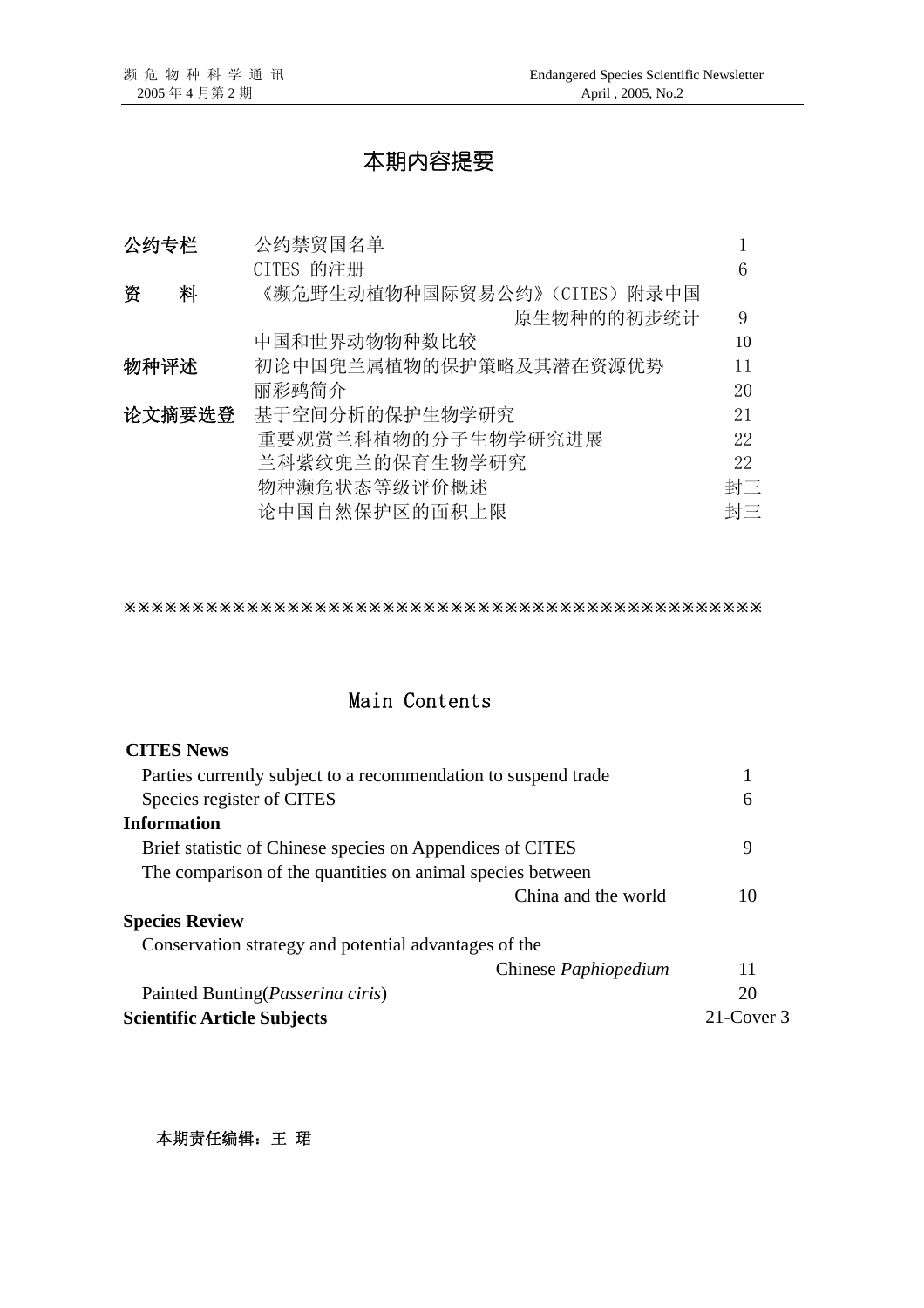*CITES News*

#### Parties currently subject to a recommendation to suspend trade

As CITES uses trade measures for its implementation, one recommendation for improving the effectiveness of the Convention is a temporary suspension of trade. Recommendations to suspend trade in specimens of CITES-listed species are made by the Conference of the Parties and the Standing Committee. A recommendation to suspend trade provides a period of time during which the relevant Party can move from non-compliance to compliance by *inter alia* making progress in the enactment of adequate legislation, combating and reducing illegal trade, submitting missing annual reports or responding to specific recommendations of the Standing Committee concerning the implementation of Article IV of the Convention in the context of the Review of Significant Trade. Recommendations to suspend trade are withdrawn immediately upon a Party's return to compliance.

At the request of CITES Parties and to assist implementation of the Convention, the Secretariat has developed a table of recommendations to suspend trade that are currently in force. The table shows the Party affected by the recommendation, the Notification to the Parties containing the recommendation, the basis for the recommendation and scope of trade involved in the recommendation. Where appropriate, explanatory comments are provided.

应 CITES 公约缔约国的要求,执行公约的决定,公约秘书处根据公约有关 条款规定和各成员国的贸易情况、国内法制定情况和履约工作年度报告的完成情 况,最新公布了禁贸物种和国家名单(见下表)。在一段时期的禁贸,目的在于 督促被禁贸的国家尽快完善国内立法,遏制非法贸易,完成公约要求的年度报告 和指定物种大宗贸易报告。

| <i>State</i>    | Notification | Basis       | Scope             | <i>Comments</i>  |  |  |
|-----------------|--------------|-------------|-------------------|------------------|--|--|
| Algeria         | No. 2004/023 | Annual      | All<br>commercial |                  |  |  |
|                 | (30)<br>Apr  | reports     | trade             |                  |  |  |
| 阿尔及利亚           | 2004)        |             |                   |                  |  |  |
|                 |              |             | 所有商业性贸易           |                  |  |  |
| Antigua<br>and  | No. 2004/028 | Significant | Strombus gigas    |                  |  |  |
| <b>Barbuda</b>  | (30)<br>Apr  | trade       |                   |                  |  |  |
| 安提瓜和巴布          | 2004)        |             | 大凤螺               |                  |  |  |
| 达               |              |             |                   |                  |  |  |
| Argentina       | No. 2004/028 | Significant | Lama guanicoe     | Trade<br>allowed |  |  |
|                 | (30)<br>Apr  | trade       |                   | under<br>certain |  |  |
| 阿根廷             | 2004)        |             | 羊驼                | conditions       |  |  |
|                 |              |             |                   | 在一定条件下可          |  |  |
|                 |              |             |                   | 以进行羊驼的贸          |  |  |
|                 |              |             |                   | 易                |  |  |
| <b>Barbados</b> | No. 2004/028 | Significant | Strombus gigas    |                  |  |  |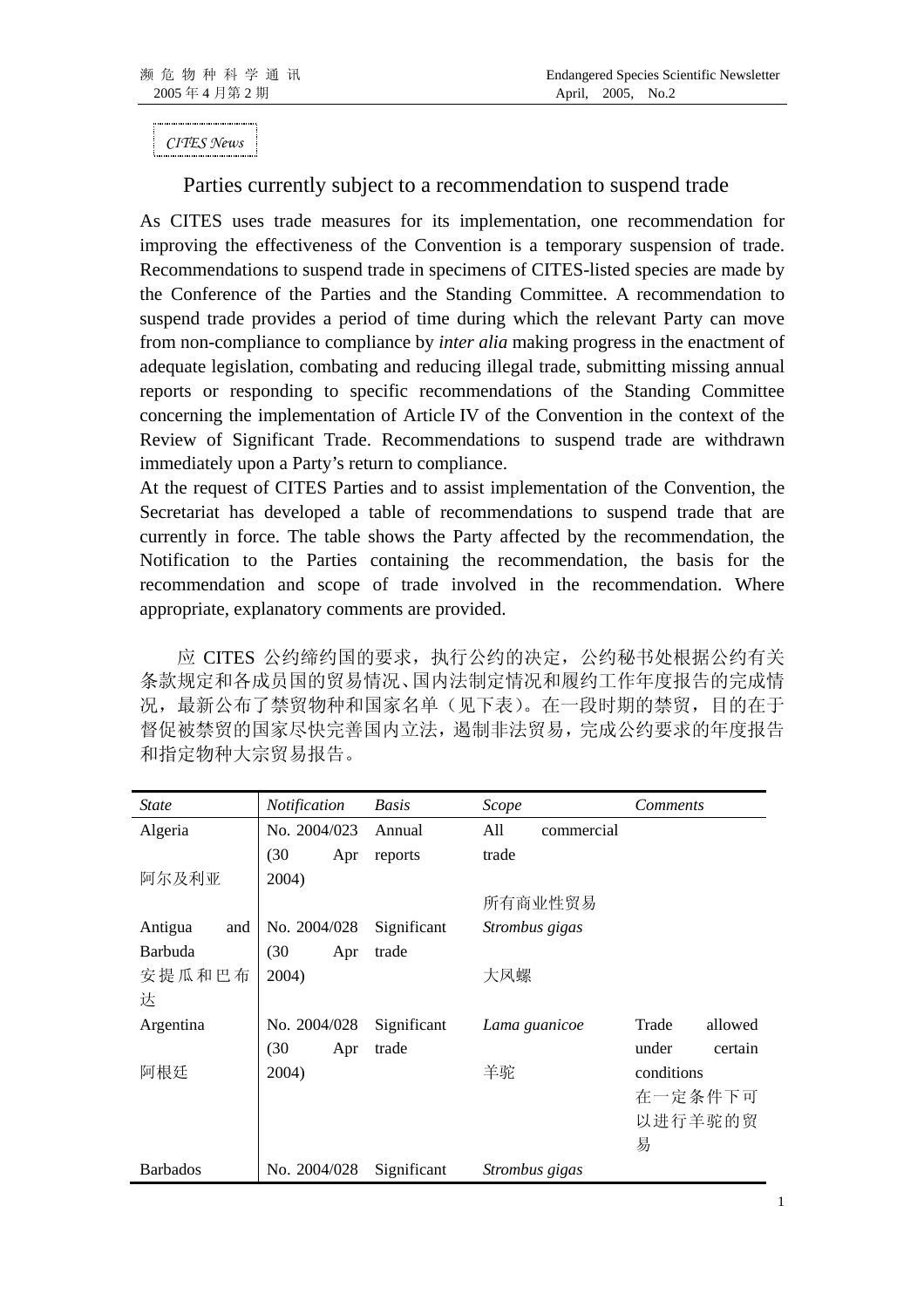2005 年 4 月第 2 期 April, 2005, No.2

濒 危 物 种 科 学 通 讯Endangered Species Scientific Newsletter

| <b>State</b>   | Notification             | <b>Basis</b>    | Scope              | <b>Comments</b>      |
|----------------|--------------------------|-----------------|--------------------|----------------------|
| 巴巴多斯           | (30)<br>Apr              | trade           | 大凤螺                |                      |
|                | 2004)                    |                 |                    |                      |
| Democratic     | No. 2004/028             | Significant     | Hippopotamus       |                      |
| Republic<br>of | (30)<br>Apr              | trade           | amphibius;         |                      |
| Congo          | 2004)                    |                 | Poicephalus        |                      |
|                |                          |                 | robustus;          |                      |
| 刚果             |                          |                 | Geochelone         |                      |
|                |                          |                 | pardalis           |                      |
|                |                          |                 | 河马;好望角鹦鹉;          |                      |
|                |                          |                 | 豹陆龟                |                      |
| Djibouti       | No. 2004/024             | National        | All<br>commercial  |                      |
|                | (30)<br>Apr              | legislation     | trade              |                      |
| 吉布提            | 2004)                    |                 |                    |                      |
|                |                          |                 | 所有商业性贸易            |                      |
| Dominica       | No. 2004/028             | Significant     | Strombus gigas     |                      |
| 多米尼加           | (30)<br>Apr              | trade           | 大凤螺                |                      |
|                | 2004)                    |                 |                    |                      |
| Gambia         | No. 2004/079             | National        | All<br>commercial  |                      |
|                | (22)<br>Dec              | legislation     | trade              |                      |
| 冈比亚            | 2004)                    |                 |                    |                      |
|                |                          |                 | 所有商业性贸易            |                      |
| Guinea-Bissau  | No. 2004/023             | Annual          | All trade          |                      |
|                | (30)<br>Apr              | reports         | 所有贸易               |                      |
| 几内亚比绍          | 2004)                    |                 |                    |                      |
|                | No. 2004/024             | National        | All<br>commercial  |                      |
|                | (30)<br>2004)            | Apr legislation | trade<br>所有商业性贸易   |                      |
| Haiti          | No. 2004/028 Significant |                 | Strombus gigas     | Non-Party            |
| 海地             | (30)<br>Apr              | trade           | 大凤螺                | 非缔约国                 |
|                | 2004)                    |                 |                    |                      |
| India          | No. 2004/079             | National        | All<br>commercial  |                      |
|                | (22)<br>Dec              | legislation     | trade              |                      |
| 印度             | 2004)                    |                 |                    |                      |
|                |                          |                 | 所有商业性贸易            |                      |
| Indonesia      | No. 2004/028             | Significant     | Cacatua sulphurea; | Trade<br>in<br>Ptyas |
|                | (30)<br>Apr              | trade           | Ptyas mucosus      | allowed<br>mucosus   |
| 印度尼西亚          | 2004)                    |                 |                    | under<br>certain     |
|                |                          |                 | 小葵花凤头鹦鹉;           | conditions           |
|                |                          |                 | 滑鼠蛇                | 在一定条件下可              |
|                |                          |                 |                    | 以进行滑鼠蛇的              |
|                |                          |                 |                    | 贸易                   |
| Kazakhstan     | No. 2004/028             | Significant     | Saiga tatarica     |                      |
|                | (30)<br>Apr              | trade           |                    |                      |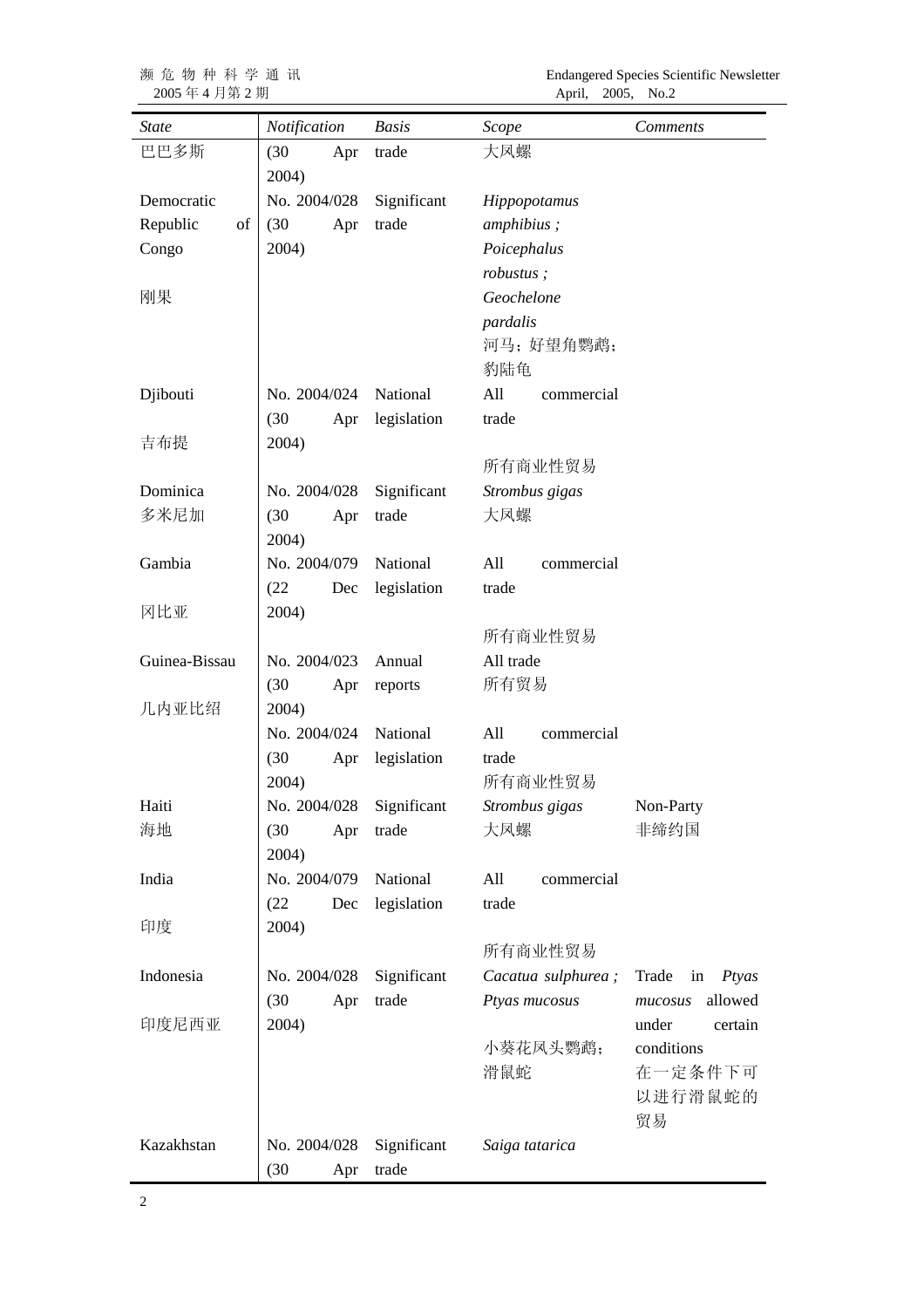2005 年 4 月第 2 期 April, 2005, No.2

濒 危 物 种 科 学 通 讯Endangered Species Scientific Newsletter

| <b>State</b>    | Notification | <b>Basis</b> | Scope                                    | Comments |
|-----------------|--------------|--------------|------------------------------------------|----------|
| 哈萨克斯坦           | 2004)        |              | 塞加羚羊                                     |          |
| People's<br>Lao | No. 2004/028 | Significant  | Naja spp.                                |          |
| Democratic      | (30)<br>Apr  | trade        |                                          |          |
| Republic        | 2004)        |              | 眼镜蛇                                      |          |
| 老挝              |              |              |                                          |          |
| Liberia         | No. 2004/024 | National     | All<br>commercial                        |          |
|                 | (30)<br>Apr  | legislation  | trade                                    |          |
| 利比里亚            | 2004)        |              |                                          |          |
|                 |              |              | 所有商业性贸易                                  |          |
| Lithuania       | No. 2004/028 | Significant  | Lynx lynx                                |          |
| 立陶宛             | (30)<br>Apr  | trade        | 猞猁                                       |          |
|                 | 2004)        |              |                                          |          |
| Madagascar      | No. 2004/028 | Significant  | Coracopsis<br>vasa;                      |          |
|                 | (30)<br>Apr  | trade        | Chamaeleo<br>spp.                        |          |
|                 | 2004)        |              | (except C. lateralis,                    |          |
|                 |              |              | $C_{\cdot}$<br>oustaleti,<br>$C_{\cdot}$ |          |
|                 |              |              | pardalis<br>and<br>$\mathcal{C}$ .       |          |
|                 |              |              | $verrocosus$ ;                           |          |
|                 |              |              | Phelsuma<br>spp.                         |          |
|                 |              |              | (except P. laticauda,                    |          |
|                 |              |              | $P_{\cdot}$<br>lineata,<br>Р.            |          |
|                 |              |              | madagascariensis,                        |          |
|                 |              |              | P. quadriocellata)                       |          |
|                 |              |              | 马岛鹦鹉;                                    |          |
|                 |              |              | 避役属所有种(除                                 |          |
|                 |              |              | 了纵纹避役, 沃斯                                |          |
|                 |              |              | 特里蒂避役, 豹纹                                |          |
| 马达加斯加           |              |              | 避役, 疣鳞避役);                               |          |
|                 |              |              | 残趾虎属所有种                                  |          |
|                 |              |              | (除了尾疹残趾                                  |          |
|                 |              |              | 虎,线纹残趾虎,                                 |          |
|                 |              |              | 马加残趾虎, 四眼                                |          |
|                 |              |              | 斑残趾虎)                                    |          |
| Malawi          | No. 2004/028 | Significant  | Hippopotamus                             |          |
|                 | (30)<br>Apr  | trade        | amphibius                                |          |
| 马拉维             | 2004)        |              | 河马                                       |          |
| Mali            | No. 2004/028 | Significant  | Poicephalus                              |          |
|                 | (30)<br>Apr  | trade        | robustus                                 |          |
| 马里              | 2004)        |              | 好望角鹦鹉                                    |          |
| Mozambique      | No. 2004/028 | Significant  | Cordylus                                 |          |
|                 | (30)<br>Apr  | trade        | tropidosternum                           |          |
| 莫桑比克            | 2004)        |              | 绳蜥                                       |          |
| Mauritania      | No. 2003/027 | Annual       | All trade                                |          |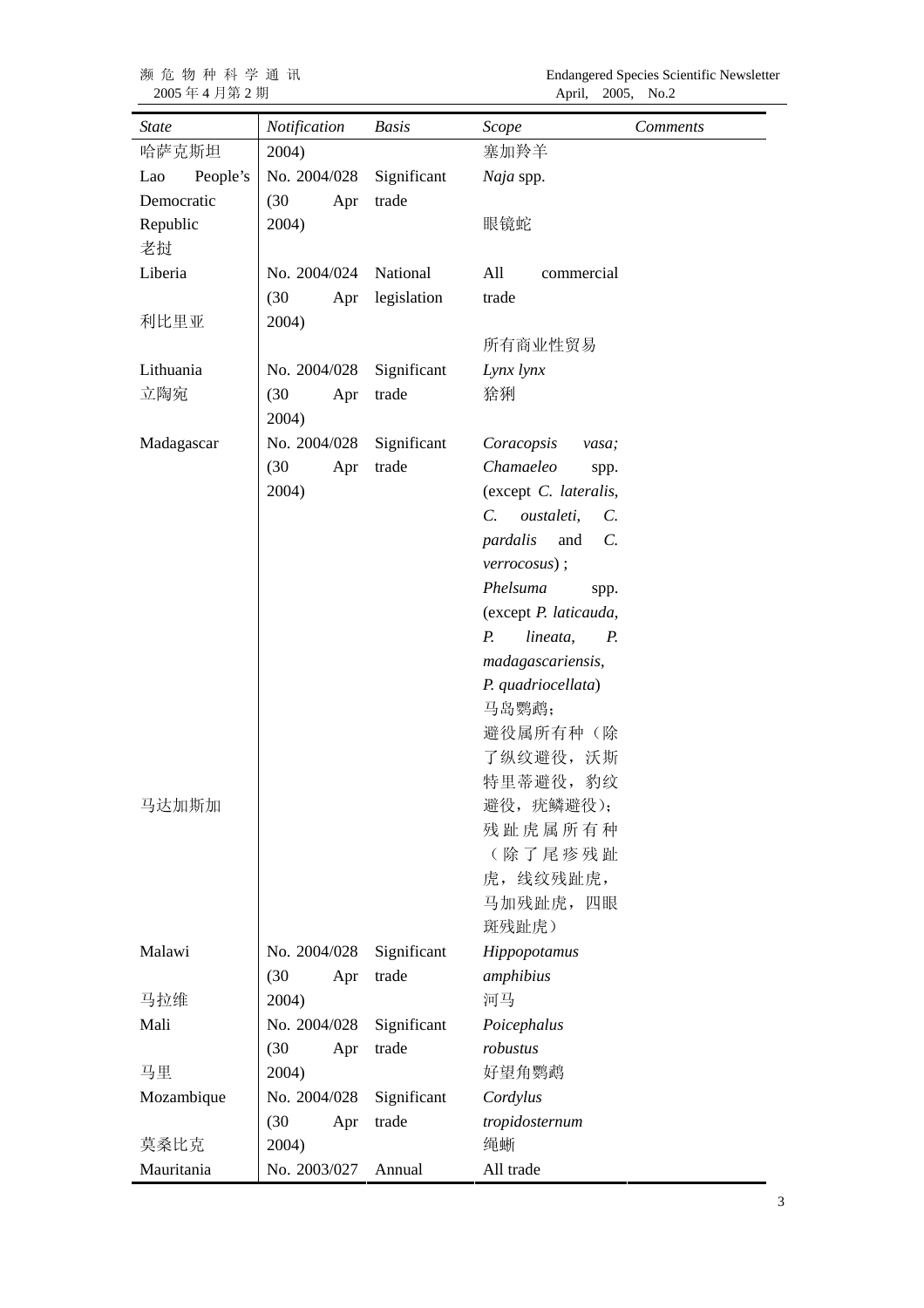2005 年 4 月第 2 期 April, 2005, No.2

濒 危 物 种 科 学 通 讯Endangered Species Scientific Newsletter

| State           | Notification             | <b>Basis</b> | Scope                     | <i>Comments</i> |  |  |  |  |
|-----------------|--------------------------|--------------|---------------------------|-----------------|--|--|--|--|
| 毛里塔尼亚           | $(6$ May 2003)           | reports      | 所有贸易                      |                 |  |  |  |  |
|                 | No. 2004/055             | National     | All<br>commercial         |                 |  |  |  |  |
|                 | $(30 \text{ Jul } 2004)$ | legislation  | trade                     |                 |  |  |  |  |
|                 |                          |              | 所有商业性贸易                   |                 |  |  |  |  |
| Nicaragua       | No. 2004/028             | Significant  | Dendrobates               |                 |  |  |  |  |
|                 | (30)<br>Apr              | trade        | auratus;                  |                 |  |  |  |  |
| 尼加拉瓜            | 2004)                    |              | <b>Dendrobates</b>        |                 |  |  |  |  |
|                 |                          |              | pumilio                   |                 |  |  |  |  |
|                 |                          |              | 绿色箭毒蛙;火红                  |                 |  |  |  |  |
|                 |                          |              | 箭毒蛙                       |                 |  |  |  |  |
| Peru            | No. 2004/028             | Significant  | Aratinga                  |                 |  |  |  |  |
| 秘鲁              | (30)<br>Apr              | trade        | erythrogenys              |                 |  |  |  |  |
|                 | 2004)                    |              | 红装鹦哥                      |                 |  |  |  |  |
| Republic<br>of  | No. 2004/028             | Significant  | Lynx lynx                 |                 |  |  |  |  |
| Moldova         | (30)<br>Apr              | trade        |                           |                 |  |  |  |  |
| 摩尔多瓦            | 2004)                    |              | 猞猁                        |                 |  |  |  |  |
| Russian         | No. 2004/028             | Significant  | Saiga tatarica            |                 |  |  |  |  |
| Federation      | (30)<br>Apr              | trade        |                           |                 |  |  |  |  |
| 俄罗斯联邦           | 2004)                    |              | 塞加羚羊                      |                 |  |  |  |  |
| Rwanda          | No. 2004/024             | National     | All<br>commercial         |                 |  |  |  |  |
|                 | (30)<br>Apr              | legislation  | trade                     |                 |  |  |  |  |
|                 | 2004)                    |              | 所有商业性贸易                   |                 |  |  |  |  |
| 卢旺达             | No. 2004/028             | Significant  | Hippopotamus              |                 |  |  |  |  |
|                 | (30)<br>Apr              | trade        | amphibius                 |                 |  |  |  |  |
|                 | 2004)                    |              | 河马                        |                 |  |  |  |  |
| Solomon Islands | No. 2004/028             | Significant  | Corucia<br>zebrata;       |                 |  |  |  |  |
|                 | (30)<br>Apr              | trade        | Ornithoptera              |                 |  |  |  |  |
|                 | 2004)                    |              | urvillianus;              |                 |  |  |  |  |
| 所罗门群岛           |                          |              | Ornithoptera<br>victoriae |                 |  |  |  |  |
|                 |                          |              |                           |                 |  |  |  |  |
|                 |                          |              | 所罗门巨蜥;巨凤<br>蝶;巨凤蝶         |                 |  |  |  |  |
| Suriname        | No. 2004/028             | Significant  | <b>Dendrobates</b>        |                 |  |  |  |  |
|                 | (30)<br>Apr              | trade        | tinctorius                |                 |  |  |  |  |
| 苏里南             | 2004)                    |              | 花箭毒蛙                      |                 |  |  |  |  |
| Somalia         | No. 2002/064             | Annual       | All trade                 |                 |  |  |  |  |
|                 | (19)<br>Dec              | reports      |                           |                 |  |  |  |  |
| 所马利亚            | 2002)                    |              | 所有商业性贸易                   |                 |  |  |  |  |
|                 | No. 2004/055             | National     | All<br>commercial         |                 |  |  |  |  |
|                 | $(30 \text{ Jul } 2004)$ | legislation  | trade                     |                 |  |  |  |  |
|                 |                          |              | 所有商业性贸易                   |                 |  |  |  |  |
| Togo            | No. 2004/028             | Significant  | Poicephalus               |                 |  |  |  |  |
|                 | (30)<br>Apr              | trade        | robustus                  |                 |  |  |  |  |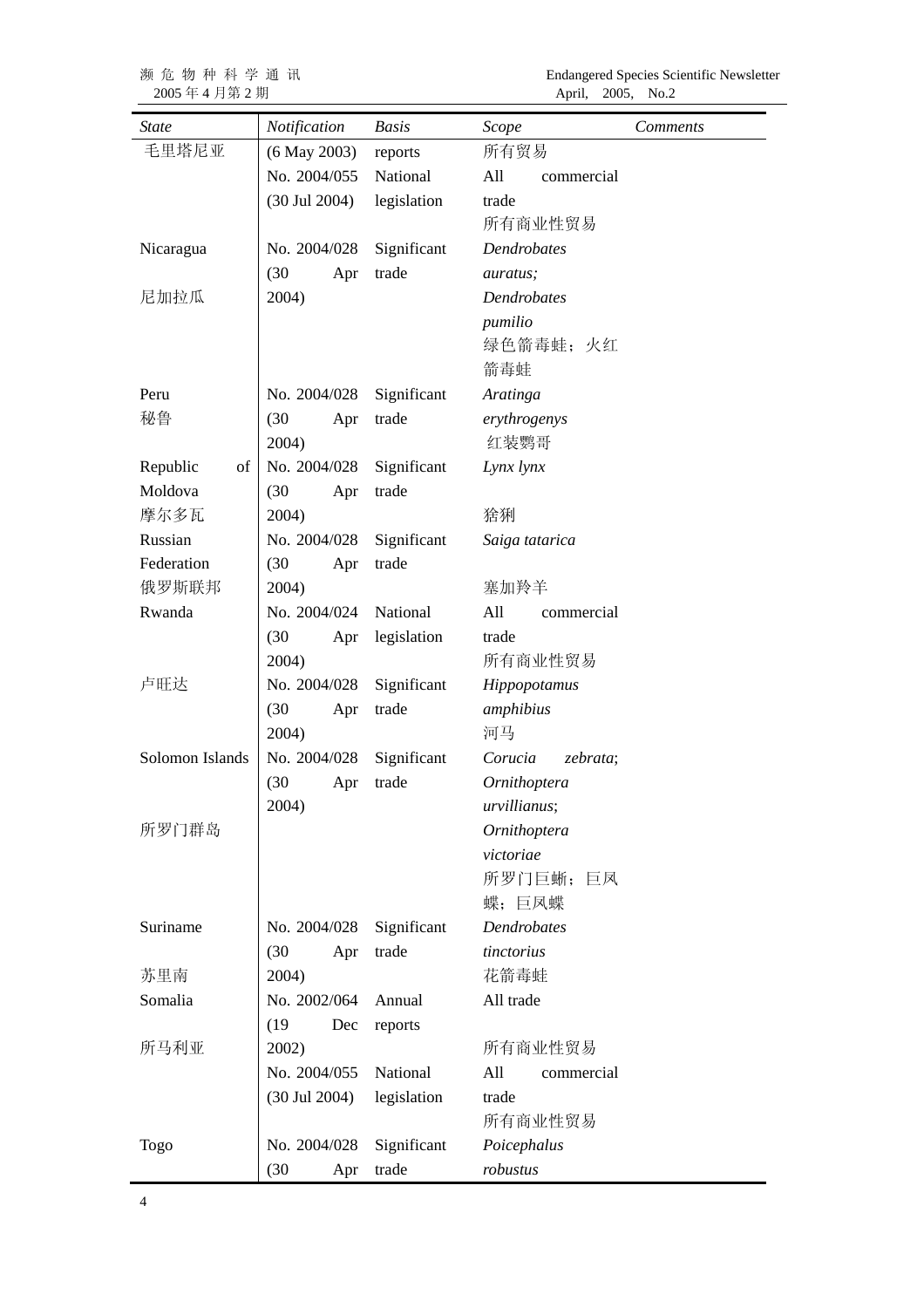濒危物种科学通讯<br>2005年4月第2期

Endangered Species Scientific Newsletter<br>April, 2005, No.2

| <i>State</i>    | Notification | <b>Basis</b> | Scope                | <i>Comments</i>    |
|-----------------|--------------|--------------|----------------------|--------------------|
| 多哥              | 2004)        |              | 好望角鹦鹉                |                    |
| Trinidad<br>and | No. 2004/028 | Significant  | Strombus gigas       |                    |
| Tobago          | (30)<br>Apr  | trade        |                      |                    |
| 特立尼达和多          | 2004)        |              | 大凤螺                  |                    |
| 巴哥              |              |              |                      |                    |
| Ukraine         | No. 2004/028 | Significant  | Lynx lynx            |                    |
| 乌克兰             | (30)<br>Apr  | trade        | 猞猁                   |                    |
|                 | 2004)        |              |                      |                    |
| United Republic | No. 2004/028 | Significant  | Agapornis fischeri;  | Suspension<br>does |
| of Tanzania     | (30)<br>Apr  | trade        | Poicephalus          | not<br>apply<br>to |
|                 | 2004)        |              | cryptoxanthus;       | specimens<br>of    |
|                 |              |              | Poicephalus meyeri;  | Geochelone         |
|                 |              |              | Poicephalus          | pardalis,          |
|                 |              |              | rufiventris; Tauraco | Malacochersus      |
|                 |              |              | fischeri; Geochelone | tornieri<br>and    |
|                 |              |              | pardalis<br>(wild    | Gongylophis        |
|                 |              |              | taken);              | colubrinus         |
|                 |              |              | Malacochersus        | produced<br>from   |
|                 |              |              | tornieri<br>(wild    | ranching/captive   |
|                 |              |              | taken); Gongylophis  | breeding           |
|                 |              |              | colubrinus<br>(wild  | operations<br>for  |
|                 |              |              | taken)               | which the level of |
|                 |              |              | 费氏牡丹鹦鹉; 棕            | annual<br>export   |
| 坦桑尼亚            |              |              | 头鹦鹉;迈耶氏鹦             | quotas has to be   |
|                 |              |              | 鹉;红腹鹦鹉;<br>费         | agreed<br>between  |
|                 |              |              | 氏冠蕉鹃; 野生豹            | Management<br>the  |
|                 |              |              | 纹陆龟; 野生薄背            | Authority and the  |
|                 |              |              | 陆龟; 野生肯尼亚            | Secretariat        |
|                 |              |              | 沙蟒                   | 饲养场人工饲养            |
|                 |              |              |                      | 的豹纹陆龟;薄背           |
|                 |              |              |                      | 陆龟;肯尼亚沙蟒           |
|                 |              |              |                      | 在进出口管理部            |
|                 |              |              |                      | 门和公约秘书处            |
|                 |              |              |                      | 认可的年度出口            |
|                 |              |              |                      | 限额内的出口贸            |
|                 |              |              |                      | 易不受限制。             |

(译自:www.cites.org)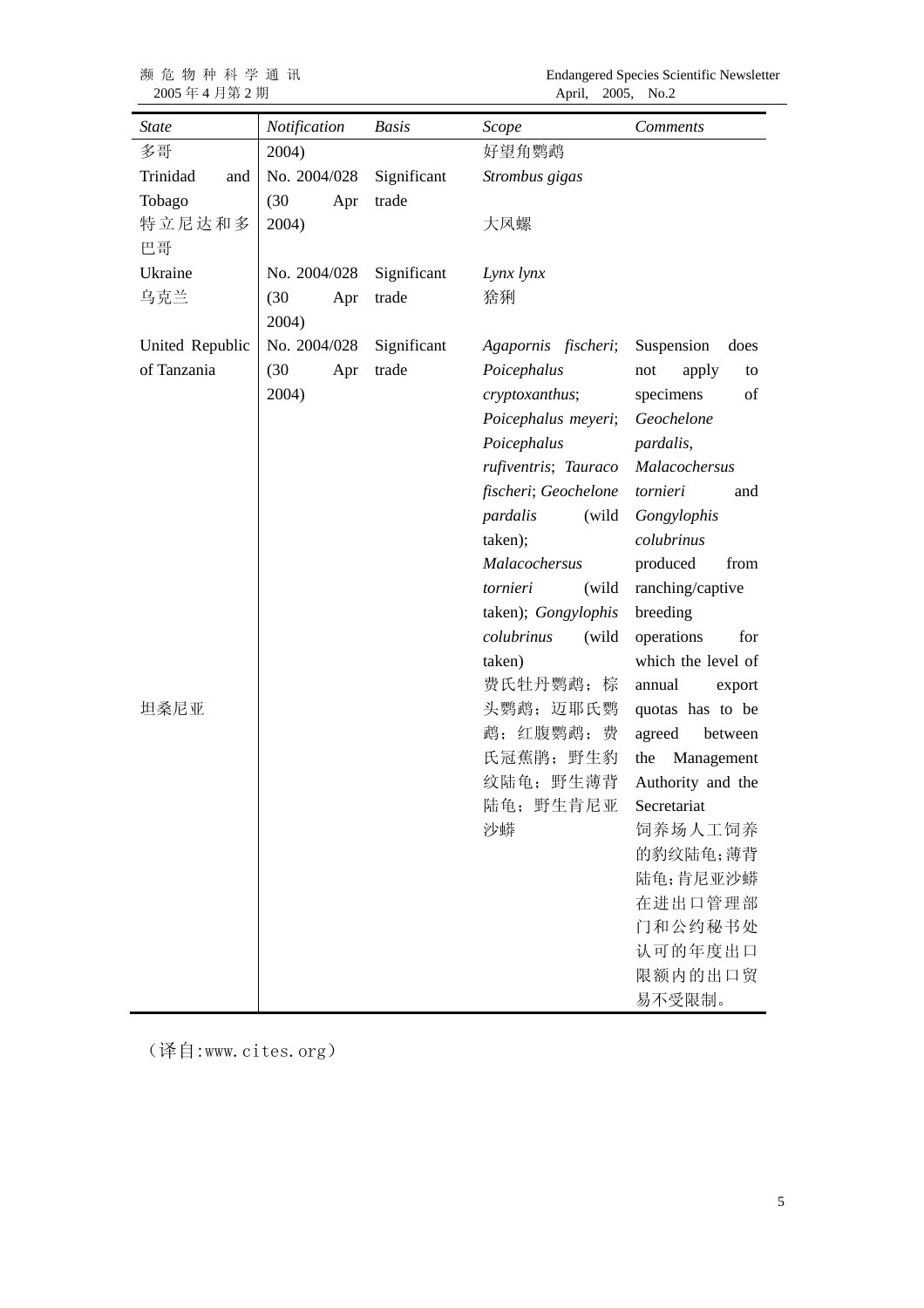#### CITES 的注册

为尽量保证濒危物种不至于因国际贸易而受到进一步的危害和更多的其它 物种不至于因国际贸易而成为濒危物种,《濒危野生动植物种国际贸易公约》 (CITES)根据物种濒危的程度和成员国的特殊要求,将受其管制的物种分别列 入它的附录 I、II 和 III,并制定了相应的进出口核准程序。同时也考虑到人工 繁育种群、科学研究、科普教育、传统娱乐的特殊情况,作了一些"豁免"的规 定,以区别有关物种的野生与人工繁育种群、商业性与非商业性进出口等。

其条文如下:

第七条 豁免及与贸易有关的其他专门规定

 (一)第三条、第四条和第五条的各项规定不适用于在成员国领土内受海关控 制的标本的过境或转运。

 (二)出口国或再出口国的管理机构确认,某一标本是在本公约的规定对其生 效前获得的,并具有该管理机构为此签发的证明书。则第三条、第四条和第五条 的各项规定不适用于该标本。

 (三)第三条、第四条和第五条的各项规定不适用于作为个人或家庭财产的标 本,但这项豁免不得用于下列情况:

1.附录一所列物种的标本是物主在其常住国以外获得并正在向常住国进口;

- 2.附录二所列物种的标本:
- (1)它们是物主在常住国以外的国家从野生状态中获得;
- (2)它们正在向物主常住国进口;

 (3)在野生状态中获得的这些标本出口前,该国应事先获得出口许可证。但 管理机构确认,这些物种标本是在本公约的规定对其生效前获得的,则不在此限。

 (四)附录一所列的某一动物物种的标本,系为了商业目的而由人工饲养繁殖 的,或附录一所列的某一植物物种的标本,系为了商业目的,而由人工培植的, 均应视为附录二内所列的物种标本。

 (五)当出口国管理机构确认,某一动物物种的任一标本是由人工饲养繁殖的, 或某一植物物种的标本是由人工培植的,或确认它们是此类动物或植物的一部 分,或是它们的衍生物,该管理机构出具的关于上述情况的证明书可以代替按第 三条、第四条或第五条的各项规定所要求的许可证或证明书。

 (六)第三条、第四条和第五条的各项规定不适用于在本国管理机构注册的科 学家之间或科学机构之间进行非商业性的出借、馈赠或交换的植物标本或其他浸 制的、干制的或埋置的博物馆标本,以及活的植物材料,但这些都必须附以管理 机构出具的或批准的标签。

 (七)任何国家的管理机构可不按照第三条、第四条和第五条的各项规定,允 许用作巡回动物园、马戏团、动物展览、植物展览或其他巡回展览的标本,在没 有许可证或证明书的情况下运送,但必须做到以下各点:

1.出口者或进口者向管理机构登记有关该标本的全部详细情况;

2.这些标本系属于本条第(二)款或第(五)款所规定的范围;

 3.管理机构已经确认,所有活的标本会得到妥善运输和照管,尽量减少伤 亡、损害健康或少遭虐待。

上述条文中提到的"第三条"、"第四条"和"第五条"是针对一般性进出口 的规定。

6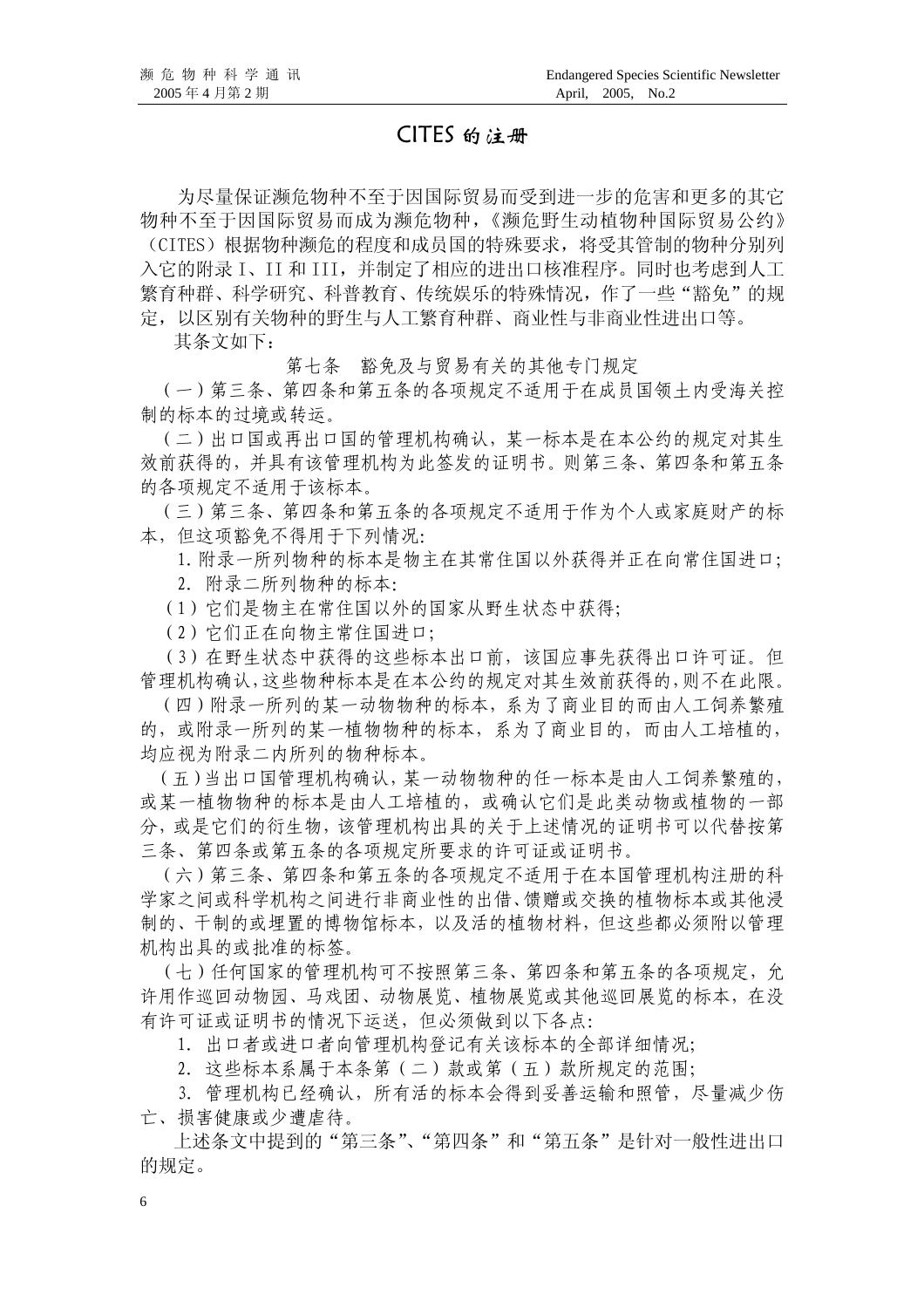目前在 CITES 的注册主要分为动物、植物和科研交换三类,各类的基本情况 分别见表一、表二和表三。

|                            |              |                |                  |              |              |                     |                  |                       |                                | 注                                 | 册                     | $\blacksquare$ | 别                |              |                 |              |                     |                     |              |        |             |                |
|----------------------------|--------------|----------------|------------------|--------------|--------------|---------------------|------------------|-----------------------|--------------------------------|-----------------------------------|-----------------------|----------------|------------------|--------------|-----------------|--------------|---------------------|---------------------|--------------|--------|-------------|----------------|
| 住<br>册<br>种<br>类<br>$1\pi$ | 加<br>*<br>大  | 中<br>国         | 哥<br>伦<br>比<br>亚 | 古<br>巴       | 丹<br>麦       | 德<br>$\blacksquare$ | 狭<br>都<br>拉<br>斯 | 叩<br>庋<br>尼<br>西<br>亚 | $\frac{\pi}{2}$<br>未<br>西<br>Ψ | 墨<br>西<br>$\overline{\mathbf{H}}$ | 纳<br>$\ast$<br>比<br>Τ | 非<br>律<br>宾    | 寚<br>内<br>加<br>尔 | 新<br>加<br>坡  | 甫<br>$\ddagger$ | 西<br>班<br>牙  | 豪<br>$\blacksquare$ | 芙<br>$\blacksquare$ | 美<br>国       | 越<br>南 | 東<br>埔<br>寨 | 合<br>计<br>$3k$ |
| $\mathbf{1}$               |              |                |                  |              |              |                     |                  |                       |                                |                                   |                       |                |                  |              | $\mathbf{1}$    |              |                     |                     |              |        |             | 1/1            |
| $\overline{c}$             |              |                |                  |              |              |                     |                  |                       |                                |                                   |                       |                |                  | $\sqrt{2}$   |                 |              |                     |                     |              |        |             | 2/1            |
| 3                          |              |                |                  |              |              |                     |                  |                       |                                |                                   |                       |                |                  | $\mathbf{1}$ |                 |              |                     |                     |              |        |             | 1/1            |
| $\overline{4}$             |              |                |                  |              |              |                     |                  |                       |                                |                                   |                       |                |                  | $\mathbf{1}$ |                 |              |                     |                     |              |        |             | 1/1            |
| $\mathfrak{S}$             |              |                |                  |              |              | $1\,$               |                  |                       |                                |                                   |                       |                |                  |              |                 |              |                     |                     |              |        |             | $1/1\,$        |
| 6                          |              |                |                  |              |              |                     |                  |                       |                                |                                   |                       |                |                  |              |                 |              |                     | $\mathbf{1}$        |              |        |             | 1/1            |
| $\tau$                     | 6            |                |                  |              | $\mathbf{1}$ | $\overline{4}$      |                  |                       |                                |                                   |                       |                |                  |              |                 | $\mathbf{1}$ |                     | $\mathbf{1}$        | $\mathbf{1}$ |        |             | 14/6           |
| $\bf 8$                    | $\mathbf{1}$ |                |                  |              |              |                     |                  |                       |                                |                                   |                       |                |                  |              |                 |              |                     |                     |              |        |             | 1/1            |
| 9                          | 6            |                |                  |              | $1\,$        | $\sqrt{2}$          |                  |                       |                                |                                   |                       |                |                  |              |                 |              |                     | $\sqrt{2}$          | $\sqrt{2}$   |        |             | 13/5           |
| 10                         |              |                |                  |              |              |                     |                  |                       |                                |                                   |                       | $\mathbf{1}$   |                  |              |                 |              |                     | $\mathbf{1}$        |              |        |             | 2/2            |
| 11                         |              |                |                  |              |              |                     |                  |                       |                                |                                   |                       |                |                  |              |                 |              |                     | $\mathbf{1}$        |              |        |             | 1/1            |
| 12                         | $\mathbf{1}$ |                |                  |              |              |                     |                  |                       |                                |                                   |                       |                |                  |              |                 |              |                     |                     |              |        |             | 1/1            |
| 13                         |              |                |                  |              |              |                     |                  | 16                    | 8                              |                                   |                       |                |                  | 6            |                 |              |                     |                     |              |        |             | 30/3           |
| 14                         |              | $\overline{c}$ |                  |              |              |                     |                  |                       |                                |                                   |                       |                |                  |              |                 |              |                     |                     |              |        |             | 2/1            |
| 15                         |              |                | $\mathfrak z$    |              |              |                     | $1\,$            |                       |                                |                                   |                       |                |                  |              |                 |              |                     |                     |              |        |             | 4/2            |
| 16                         |              |                |                  |              |              |                     |                  |                       |                                | $\mathbf{3}$                      |                       |                |                  |              |                 |              |                     |                     |              |        |             | 3/1            |
| 17                         |              |                |                  |              |              |                     |                  |                       |                                |                                   | $1\,$                 |                | $\mathbf{1}$     |              |                 |              |                     |                     |              |        |             | $2/2\,$        |
| 18                         |              |                |                  |              |              |                     |                  |                       | 5                              |                                   |                       | $\mathbf{1}$   |                  |              |                 |              | $\boldsymbol{9}$    |                     |              |        |             | 15/3           |
| 19                         |              |                |                  | $\mathbf{1}$ |              |                     |                  |                       |                                |                                   |                       |                |                  |              |                 |              |                     |                     |              |        |             | 1/1            |
| 20                         |              |                |                  |              |              |                     |                  |                       |                                |                                   |                       |                |                  |              |                 |              | 17                  |                     |              | 5      | 6           | 28/3           |
| 合                          | 14/4         | 2/1            | 3/1              | 1/1          | 2/2          | 7/3                 | 1/1              | 16/1                  | 13/2                           | 3/1                               | 1/1                   | 2/2            | 1/1              | 10/4         | 1/1             | 1/1          | 26/2                | 6/5                 | 3/2          | 5/1    | 6/1         |                |

表一、在 CITES 注册动物的国家及种类

#### 注释:

计

#### 1 注册种类序号:

- 
- 3.尼柯巴鸠 Caloenas nicobarica; 4.红蓝吸蜜鹦鹉 Eos histrio;
- 
- 
- 
- 11. 异色金肩鹦鹉 Psephotus dissimilis; 12. 黄腹角雉 Tragopan caboti;
- 13.美丽硬仆骨舌鱼 Scleropages formosus; 14.扬子鳄 Alligator sinensis;
- 
- 17. 尼罗鳄 Crocodylus niloticus; 18. 湾鳄 Crocodylus porosus;
- 
- 1.猎豹 Acinonyx jubatus; 2.鲑色风头鹦鹉 Cacatua moluccensis;
	-
- 5. 印度猎隼 Falco jugger; 6. 拟游隼 Falco pelegrinoides;
- 7.游隼 Falco peregrinus; 8.游隼美洲亚种 Falco peregrinus anatum;
- 9.矛隼 Falco rusticolus; 10.金鹦哥 Guarouba guarouba;
	-
	-
- 15. 窄吻鳄 Crocodylus acutus; 16. 佩藤鳄 Crocodylus moreletii;
	-
- 19.菱斑鳄 Crocodylus rhombifer; 20.暹罗鳄扩号 Crocodylus siamensis。

#### 2\*饲养单位数/种类数。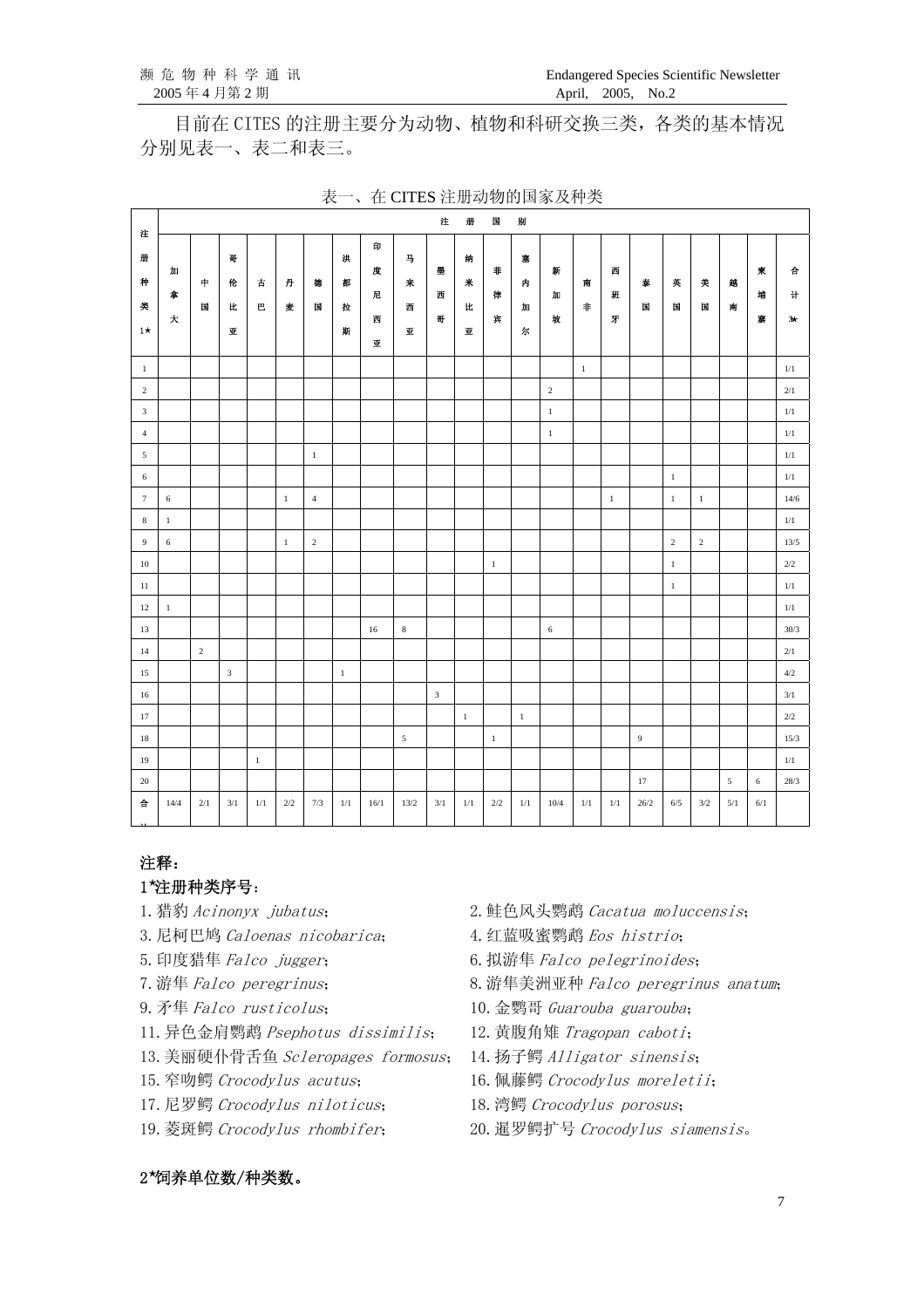#### 3\*饲养单位数/国家数。

| 种类                       | 智利(1)        | 哥伦比亚<br>(1) | 捷克(3)      | 德国(3)            | 西班牙<br>(1)     | 瑞士(1)        |
|--------------------------|--------------|-------------|------------|------------------|----------------|--------------|
| 南<br>洋<br>杉<br>科         | $\mathbf{1}$ |             |            |                  |                |              |
| Araucariaceae            |              |             |            |                  |                |              |
| 兰<br>科                   |              | 66          | <b>100</b> | 48               |                |              |
| Orchidaceae              |              |             |            |                  |                |              |
| 掌<br>科<br>仙<br>$\lambda$ |              |             |            |                  | 15             | 110          |
| Cactaceae                |              |             |            | 76               |                |              |
| 龙舌兰科 Agavaceae           |              |             |            | $\mathbf{1}$     | $\mathbf{1}$   | $\mathbf{1}$ |
| 家<br>竹<br>桃<br>科         |              |             |            |                  |                |              |
| Apocymaceae              |              |             |            | $\boldsymbol{2}$ |                | $\mathbf{1}$ |
| 大<br>戟<br>科              |              |             |            | 5                | $\overline{2}$ | $\mathbf{1}$ |
| Euphorbiaceae            |              |             |            |                  |                |              |
| 福<br>桂<br>花<br>科         |              |             |            |                  |                |              |
| Fouquieriaceae           |              |             |            | $\mathbf{1}$     |                |              |
| 百合科<br>Liliaceae         |              |             | 1          | 12               | 5              | 4            |
| 泽米科<br>Zamiaceae         |              |             |            |                  | 1              |              |

表二、在 CITES 注册植物的国家及种类

注:扩号中数字为注册的单位数。

| 国家          | 数<br>量 | 国家        | 数<br>量      | 国家        | 数<br>量         | 国家        | 数<br>量         | 国家        | 数<br>量         | 国家             | 数<br>量       |
|-------------|--------|-----------|-------------|-----------|----------------|-----------|----------------|-----------|----------------|----------------|--------------|
| 德国          | 86     | 芬兰        | 20          | 挪威        | 9              | 菲律宾       | $\overline{4}$ | 哥伦比<br>亚  | $\overline{c}$ | 巴拿马            | $\mathbf{1}$ |
| 美国          | 81     | 加拿大       | 20          | 智利        | 8              | 中国        | $\overline{4}$ | 加蓬        | $\overline{2}$ | 玻利维亚           | $\mathbf{1}$ |
| 澳 大<br>利亚   | 66     | 马达加<br>斯加 | 20          | 津巴布<br>韦  | 7              | 英属百<br>慕大 | 3              | 捷克        | $\overline{2}$ | 法属新喀里多<br>尼亚群岛 | 1            |
| 南非          | 32     | 意大利       | 19          | 赞比亚       | 7              | 加纳        | 3              | 摩纳哥       | $\overline{2}$ | 荷属安的列斯<br>群岛   | 1            |
| 印度          | 32     | 瑞典        | 14          | 比利时       | 6              | 莫桑比<br>克  | 3              | 纳米比<br>亚  | $\overline{c}$ | 洪都拉斯           | $\mathbf{1}$ |
| 奧<br>地<br>利 | 30     | 阿根廷       | 10          | 尼加拉<br>瓜  | 6              | 斯洛伐<br>克  | 3              | 新加坡       | 2              | 肯尼亚            | $\mathbf{1}$ |
| 瑞士          | 28     | 荷兰        | 10          | 博茨瓦<br>纳  | 5              | 坦桑尼<br>亚  | 3              | 以色列       | 2              | 列支敦士登          | $\mathbf{1}$ |
| 新<br>西<br>兰 | 23     | 丹麦        | 9           | 刚果        | 5              | 巴基斯<br>坦  | $\mathfrak{2}$ | 印度尼<br>西亚 | $\overline{c}$ | 危地马拉           | $\mathbf{1}$ |
| 英国          | 22     | 墨西哥       | $\mathbf Q$ | 阿尔及<br>利亚 | $\overline{4}$ | 法国        | $\overline{c}$ | 埃塞俄<br>比亚 | 1              | 希腊             | $\mathbf{1}$ |

表三、在 CITES 注册的科研机构及国家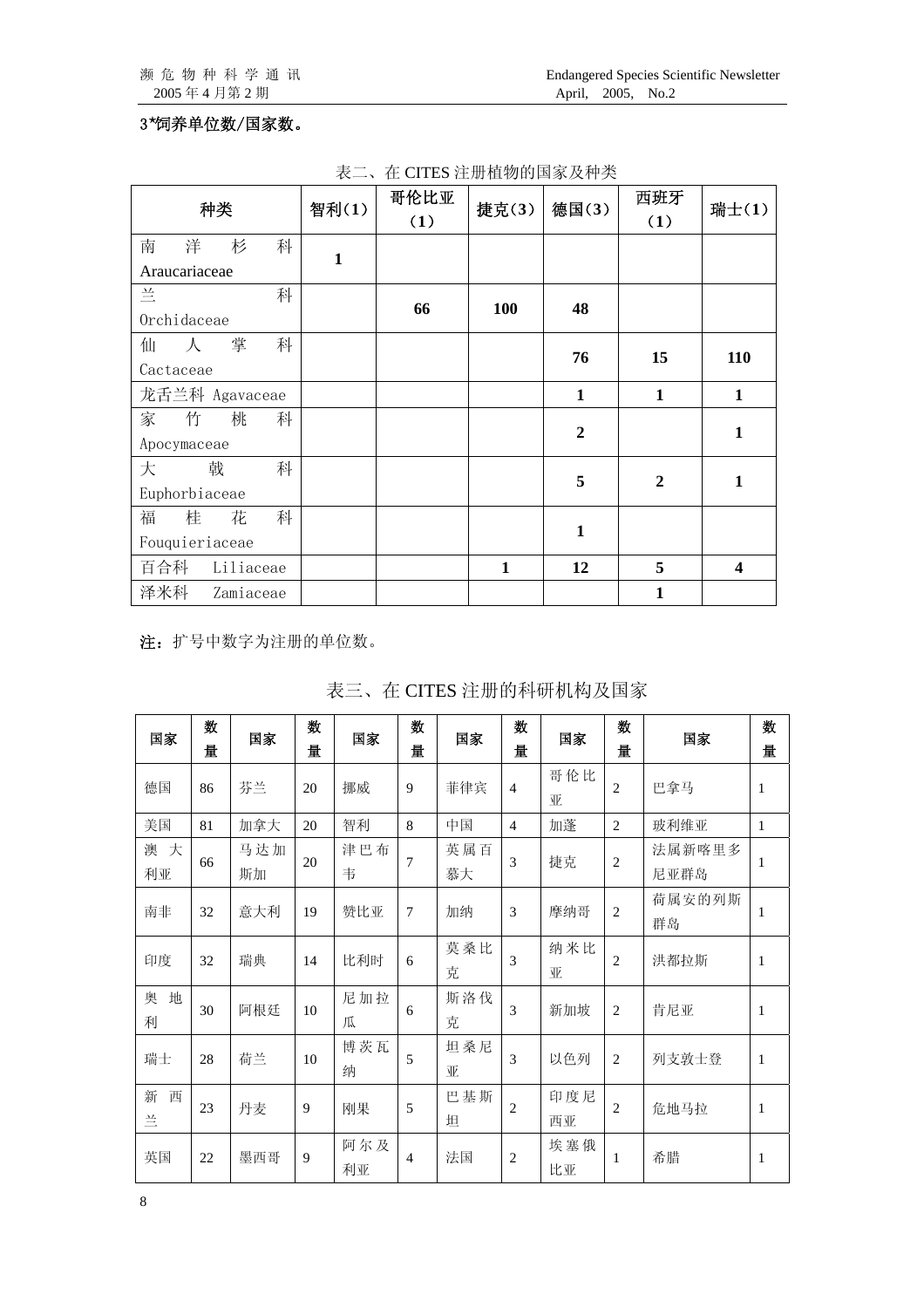#### 动物的注册情况(表一)

 21 个国家共注册了 20 种动物和 124 个饲养单位,中国注册了 2 个养殖扬子 鳄的单位。注册种类最多的是英国,5 种;其次为加拿大和新加坡,各 4 种。注 册饲养单位最多的是泰国,26个。鳄鱼类被注册的饲养单位最多,共55个;其 次为美丽硬仆骨舌鱼,30个;再次为隼、鹦鹉类等。发达国家注册的以隼等娱 乐和观赏种类为主,发展中国家则以鳄等原料和观赏种类为主。我国的特有鸟类 黄腹角雉由加拿大注册。

#### 植物的注册情况(表二)

植物类注册的国家很少,只有 6 个,共 10 个培植单位。种类共有近 200 个, 主要是兰科和仙人掌科植物,其中有三分之一还多的种类为人工培养的变种。德 国、瑞士和哥伦比亚注册的种类最多,都超过了 100 种。中国无。

#### 科研机构注册情况(表三)

共有 54 个国家和地区注册了 641 个研究机构。德国、美国和澳大利亚注册 最多,达 60 个以上。注册 10 个以上的多为发达国家,以下的多为发展中国家。 中国有 4 个, 都是中国科学院的研究所。 (作者: 濒科委办公室 孟智斌)

#### 小资料

#### 《濒危野生动植物种国际贸易公约》(CITES)附录

#### 中国原生物种的初步统计

2004 年 CITES 第十三届缔约国大会对其附录物种作了新的修订,附录物种 总数达到了约 33000 种,其中动物约 5000 种,植物约 28000 种(表一)。

| 类别     |     | 附录 I           |                |       | 附录II |                |     | 附录Ⅲ |                |
|--------|-----|----------------|----------------|-------|------|----------------|-----|-----|----------------|
|        | 种   | 亚种             | 种群             | 种     | 亚种   | 种群             | 种   | 亚种  | 种群             |
| 哺<br>乳 | 228 | 21             | 13             | 369   | 34   | 14             | 57  | 11  |                |
| 类      |     |                |                |       |      |                |     |     |                |
| 鸟类     | 146 | 19             | $\mathbf{2}$   | 1401  | 8    | 1              | 149 |     |                |
| 行<br>爬 | 67  | 3              | $\overline{4}$ | 508   | 3    | $\overline{4}$ | 25  |     |                |
| 类      |     |                |                |       |      |                |     |     |                |
| 两<br>栖 | 16  |                |                | 90    |      |                |     |     |                |
| 类      |     |                |                |       |      |                |     |     |                |
| 鱼类     | 9   |                |                | 68    |      |                |     |     |                |
| 脊<br>无 |     |                |                |       |      |                |     |     |                |
| 椎<br>动 | 63  |                | 5              | 2030  | 1    |                | 16  |     |                |
| 物      |     |                |                |       |      |                |     |     |                |
| 植物     | 298 | $\overline{4}$ |                | 28074 | 3    | 6              | 45  | 1   | $\overline{2}$ |
| 总计     | 827 | 47             | 24             | 32540 | 49   | 25             | 292 | 12  | $\overline{2}$ |

表一、CITES 附录物种统计

9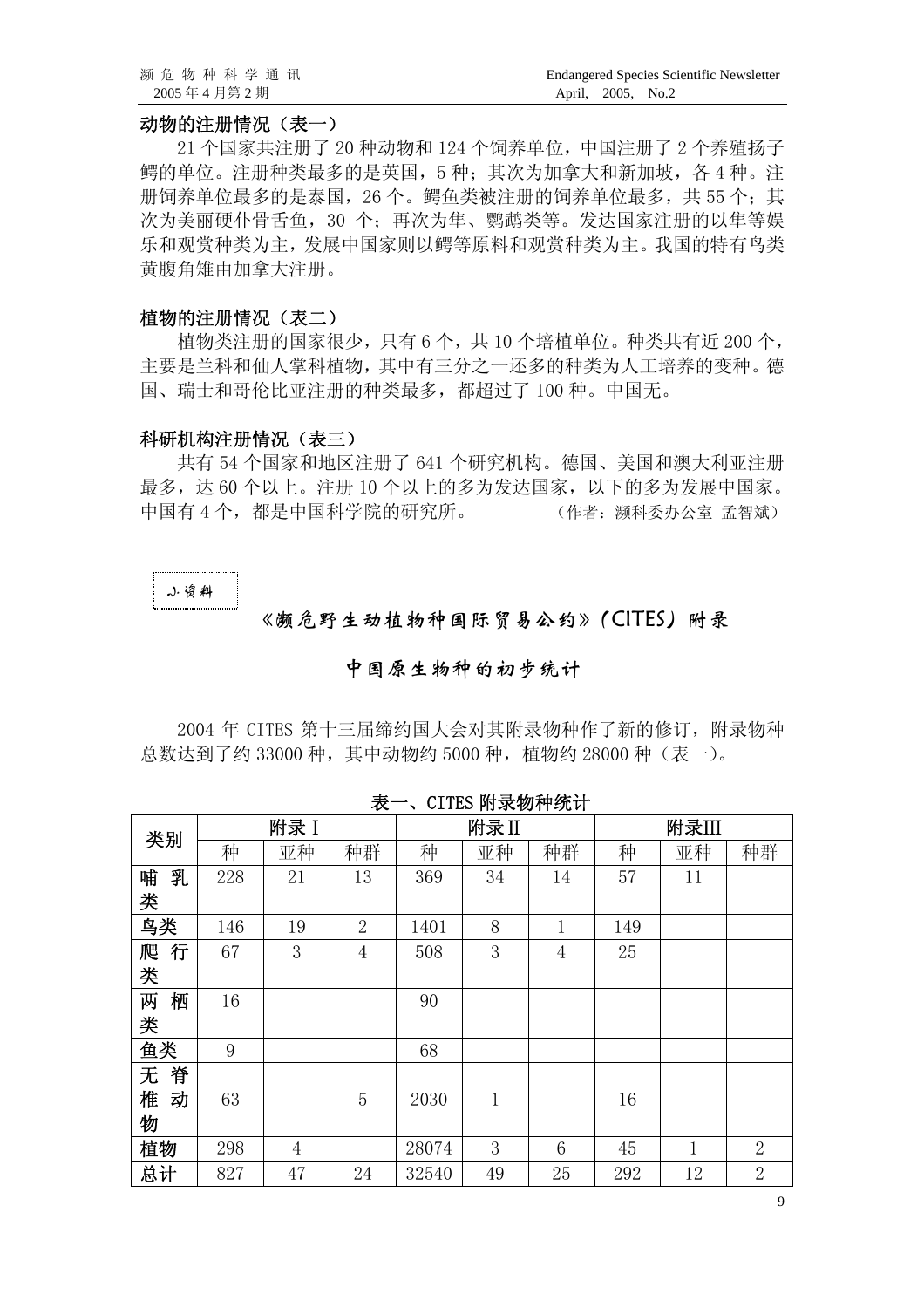在该附录中,又有多少物种原生于中国?为此笔者作了一个初步统计(表 二)。

| 类<br>别 | 录<br>附<br>$\mathbf I$ | 附<br>录<br>$\mathbf I$ | 附<br>录Ⅲ | 总<br>计         |
|--------|-----------------------|-----------------------|---------|----------------|
| 哺乳类    | 45                    | 75                    | 14      | 134            |
| 类<br>鸟 | 33                    | 111                   | 12      | 156            |
| 爬行类    | 6                     | 9                     | 18      | 33             |
| 两栖类    |                       |                       |         | $\overline{2}$ |
| 类<br>鱼 |                       | 14                    |         | 15             |
| 无脊椎动物  |                       | 343                   |         | 343            |
| 植<br>物 | 19                    | 1293                  | 4       | 1316           |
| 合      | 105                   | 1846                  | 48      | 1999           |

表二、CITES 附录中中国原生物种统计

本文称"原生"为在中国原来就自然野生存在的物种。一些引进的和引进后 逃逸成为野生的,不计在内,如仙人掌科植物等;还有一些我国的种类,只有其 某国外种群被列入者,亦不计在内,如人参。一些以整个种以上分类单元(如灵 长目所有种等)的物种数的统计,主要参考《中国哺乳动物分布》(张荣祖,1997, 科学出版社)和《中国物种红色名录》(汪松和解炎,2004,高等教育出版社), 少数几个单元为参考最新的论文数据(因篇幅所限,未能一一列出)。

因缺乏笙珊瑚科等极少数几个分类单元的物种数据、一些分类学上的学术分 歧和种类统计的不完整等原因,表二数字只是初步统计,仅作参考。

表二总数 1999 种, 占 CITES 附录总数的约 6 %。

(作者:濒科委办公室 孟智斌 王 珺)

#### 中国和世界动物物种数比较

| 类别名称   |                 | 中国种数           | 世界种数         | 百分比(%)         |
|--------|-----------------|----------------|--------------|----------------|
| 多孔动物门  | Porifera        | 115            | 10 000       | 1.2            |
| 扁盘动物门  | Placozoa        |                | 1            |                |
| 刺胞动物门  | Cnidaria        | 1 000          | 10 000       | 10             |
| 栉水母动物门 | Ctenophora      | 9              | 100          | 9              |
| 扁形动物门  | Platyhelminthes | 1800           | 25 000       | 7.2            |
| 中生动物门  | Mesozoa         | 1              | 50           | $\overline{2}$ |
| 纽形动物门  | Nemertea        | 60             | 900          | 6.6            |
| 颚咽动物门  | Gnathostomula   |                | 100          |                |
| 腹毛动物门  | Gastrotricha    |                | 400          |                |
| 线虫动物门  | Nematoda        | 655            | 15 000       | 4.3            |
| 线形动物门  | Nematomorpha    |                | 250          |                |
| 动吻动物门  | Kinorhyncha     | 10             | 100          | 10             |
| 铠甲动物门  | Loricifera      |                | $\mathbf{1}$ |                |
| 曳鳃动物门  | Priapulida      | $\overline{c}$ | 16           | 12.5           |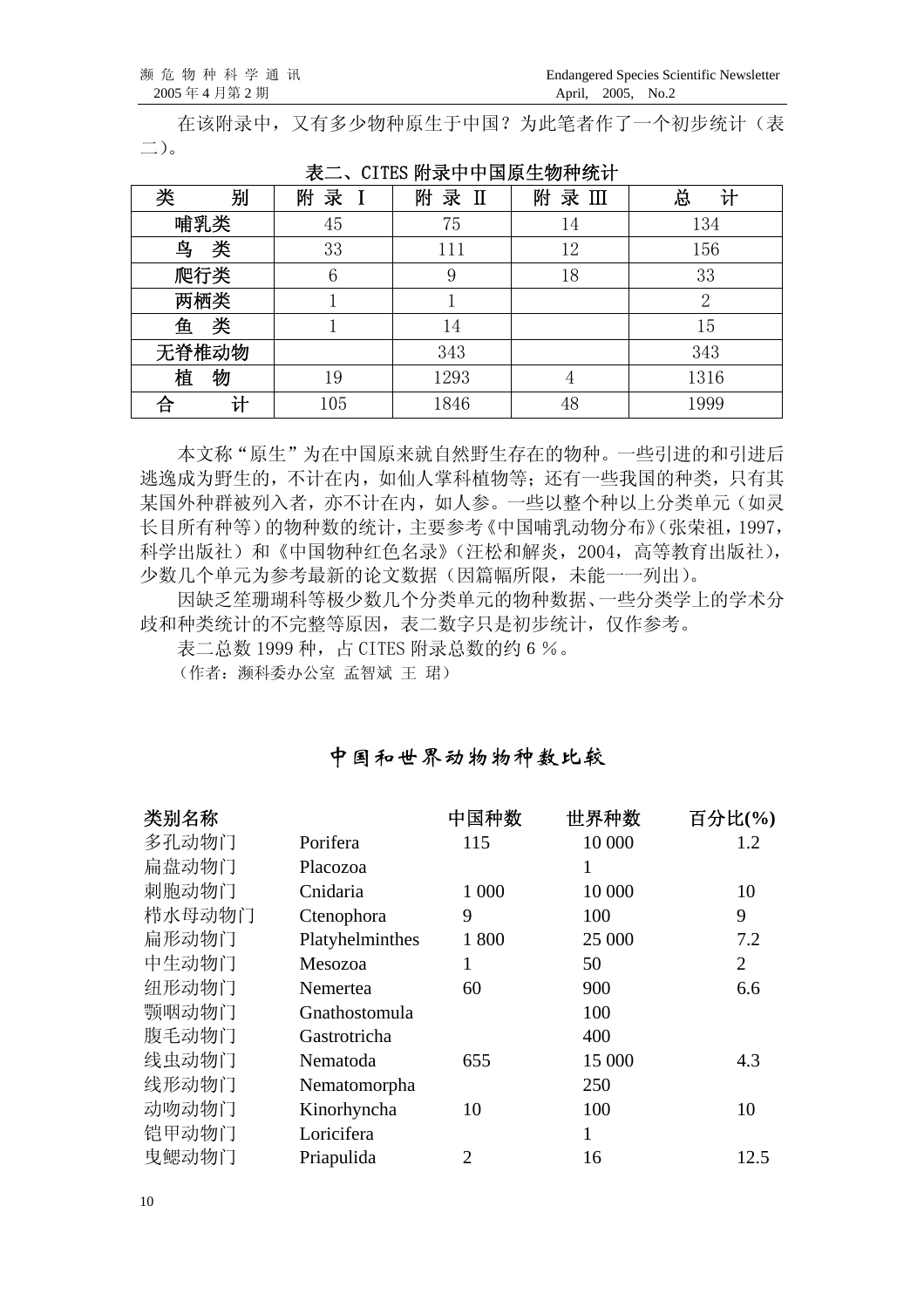| 濒危物种科学通讯<br>2005年4月第2期   |                 |                | Endangered Species Scientific Newsletter<br>2005,<br>No.2<br>April, |                |
|--------------------------|-----------------|----------------|---------------------------------------------------------------------|----------------|
| 轮形动物门                    | Rotifera        | 800            | 2 000                                                               | 40             |
| 棘头动物门                    | Acanthocephala  | 40             | 1 000                                                               | $\overline{4}$ |
| 星虫动物门                    | Sipuncula       | 43             | 250                                                                 | 17.2           |
| 螠虫动物门                    | Echiura         | 11             | 150                                                                 | 7.3            |
| 须腕动物门                    | Pogonophora     | $\mathbf{1}$   | 100                                                                 | $\mathbf{1}$   |
| 环节动物门                    | Annelida        | 1 470          | 12 000                                                              | 12.2           |
| 软体动物门                    | Mollusca        | 3 500          | 98 800                                                              | 3.5            |
| 帚形动物门                    | Phorona         | $\overline{4}$ | 10                                                                  | 40             |
| 腕足动物门                    | Branchiopoda    | 8              | 280                                                                 | 2.8            |
| 苔藓动物门                    | <b>Bryozoa</b>  | 490            | 4 000                                                               | 12.3           |
| 内肛动物门                    | Entoprocta      | 9              | 60                                                                  | 6              |
| 缓步动物门                    | Tardigrada      | 42             | 600                                                                 | $\overline{7}$ |
| 五口动物门                    | Pentastoma      | 3              | 100                                                                 | $\overline{3}$ |
| 有爪动物门                    | Onychophora     |                | 70                                                                  |                |
| 螯肢动物门                    | Chelicerata     | 7 000          | 63 000                                                              | 11.1           |
| 单肢动物门                    | Unirama         |                |                                                                     |                |
| 多足动物亚门                   | Myriapoda       | 1 000          | 13 660                                                              | 9.5            |
| 六足动物亚门                   | Hexapoda        | 51 000         | 920 000                                                             | 5.5            |
| 甲壳动物门                    | Crustacea       | 3 800          | 40 000                                                              | 7.3            |
| 毛颚动物门                    | Chaetognatha    | 37             | 70                                                                  | 52.9           |
| 半索动物门                    | Hemichordata    | 6              | 100                                                                 | 6              |
| 棘皮动物门                    | Echinodermata   | 506            | 6 2 5 0                                                             | 8.1            |
| 脊索动物门                    | Chordata        |                |                                                                     |                |
| 尾索动物亚门                   | Urochordata     | 125            | 1 400                                                               | 8.9            |
| 头索动物亚门                   | Cephalochordata | 3              | 25                                                                  | 12             |
| 脊椎动物亚门                   | Vertebrata      | 6 3 4 7        | 45 417                                                              | 13.97          |
| 鱼类                       | Pisces          | 3862           | 22 037                                                              | 17.53          |
| 两栖类                      | Amphibia        | 284            | 4 0 1 0                                                             | 7.08           |
| 爬行类                      | Reptilia        | 376            | 6 300                                                               | 5.97           |
| 鸟类                       | Aves            | 1 2 4 4        | 8730                                                                | 14.25          |
| 哺乳类                      | Mammalia        | 581            | 4 3 4 0                                                             | 13.39          |
| (资料来源: www.stats.gov.cn) |                 |                |                                                                     |                |

物种评述

### 初论中国兜兰属植物的保护策略 及其潜在资源优势

罗毅波<sup>1</sup> 贾建生<sup>2</sup>王春玲<sup>2</sup> (1中国科学院植物研究所 2中华人民共和国林业局保护司)



摘要:兜兰属植物是最受人们喜爱的兰科植物之一。中国是兜兰 属植物的主要产地之一。与世界其他地区一样,我国兜兰属植物也 面临持续的商业采集压力。本文回顾了世界兜兰属植物的贸易、栽培和育种的历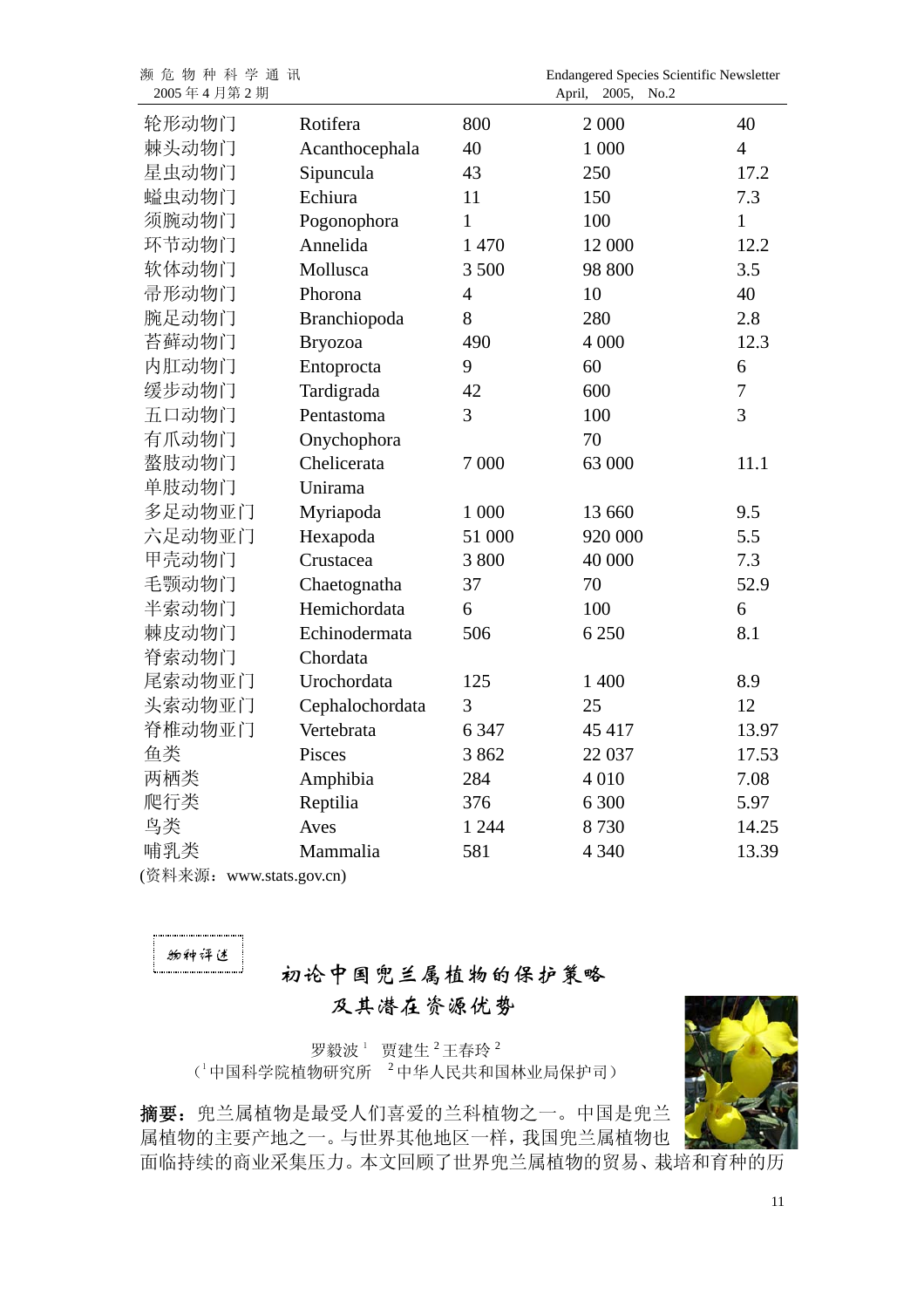史,认为有菌播种方法可以更有效地保护兜兰属植物的多样性,同时也能够为兜 兰属植物的人工栽培和育种提供新的手段。目前我国兜兰属植物一方面仍遭受各 种人为因素的干扰,急需采取措施加以保护;另一方面对我国兜兰属植物的认识 还不够全面和深入,还不能对人为影响的程度和范围等作出客观的评价,特别是 有关兜兰属植物的繁育技术还很薄弱。针对这种现状,作者提出在较长时期内我 国兜兰属植物的保护策略宜以原地 *in situ* 保护为主,同时积极开展有关兜兰属 植物保护生物学的基础研究,大力发展和完善迁地 *ex situ* 保护技术体系。最后, 讨论了我国兜兰属植物的潜在资源和生态等方面的优势。

#### **1**.前言

兜兰属 *Paphiopedilum* 植物是最受欢迎的兰科植物之一,全世界广泛栽培。 该属已有 100 多年栽培和杂交育种的历史;记录的杂交组合也多达上万个 (Koopowitz, 2001)。毫无疑问,从这些杂交组合中可以选出一些园艺上的"超级" 品系来满足人们的需求。但人们对野生兜兰的需求却并不会因此而减少或停止。 这是因为野生兜兰居群中会产生一些稀有的变异,人们可以直接利用这些变异作 为栽培材料;理论上来讲野生居群的遗传多样性水平要远高于人工栽培植物,在 育种中的潜在价值远高于栽培植物。以马铃薯为例,它有上千年的栽培历史,有 上万个栽培品系或变种,但这些栽培品系或变种所拥有的遗传变异水平远低于少 量野生植株(Koopowitz, 2001)。一些长期栽培的株系(stock),如果没有野生居 群的植株来进行杂交复壮,往往会出现自交衰退(inbreeding depression)的现象。 例如,*Paphiopedilum lawrenceanum* 具有 120 多年的栽培历史,以花大美丽、容 易栽培而成为兜兰属中最重要的栽培种类。在 19 世纪晚期,该种大量植株就从 婆罗门洲(即今加里曼丹)(Borneo)运到英国和欧洲,现在野外的居群已绝灭 (Cribb, 1997)。Koopowitz (2001)认为该种的一些栽培株系中已经出现了自交衰 退。此外,人们对兜兰属新种或原生种的需求也是无止境的,有时人们并不在乎 这些新种或原生种的园艺性状如何,也不是为了进行杂交育种,而只是希望得到 更多的新种或原生种。总之,对于兜兰属植物来说所受到的人为采集压力总是要 比生境丧失或其他因素造成的压力要大得多。并且这种人为采集压力是持续不断 的,不会由于兜兰属植物人工种植规模的扩大而消失。因此,兜兰属植物的保护 工作不仅具有迫切性还具有长期性。

中国是兜兰属植物的主要产地之一,有 18 种 (Chen, 1999)。自 20 世纪 80 年代初,我国的兜兰属植物开始出现在欧美市场;80年代末至90年代中期是我 国野生兜兰属植物贸易的高峰,不计其数的植株出现在一些欧美种植场和花卉市 场。最为常见的是硬叶兜兰(*Paphiopedilum micranthum*)和杏黄兜兰(*P. armeniacum*),其次为麻栗坡兜兰(*P. malipoense* ),最罕见的是白花兜兰(*P. emersonii* )。尽管野生兜兰的贸易高峰已经过去,但一些种类小规模贸易仍然存 在。如 2000 年笔者发现杏黄兜兰野生植株的贸易还在继续。更为严重的是由于 对我国兜兰属植物的资源状况,如这些种类的居群数目以及每个居群的植株数目 等了解不够深入,我们很难评价贸易对野生居群的影响。尽管我国兜兰属植物的 国际贸易高峰期已经过去,但与其他地区一样,我国兜兰属植物将同样面临持续 不断的采集压力。如何在这种持续的采集压力下,做好兜兰属植物的保护工作, 不仅是我国自然保护工作者面对的难题,同时也是世界自然保护界面临的挑战。 本文将根据世界兜兰属植物的贸易、栽培和育种的历史,结合我国的实际情况, 对我国兜兰属植物的保护和繁育工作提出一些初步的看法。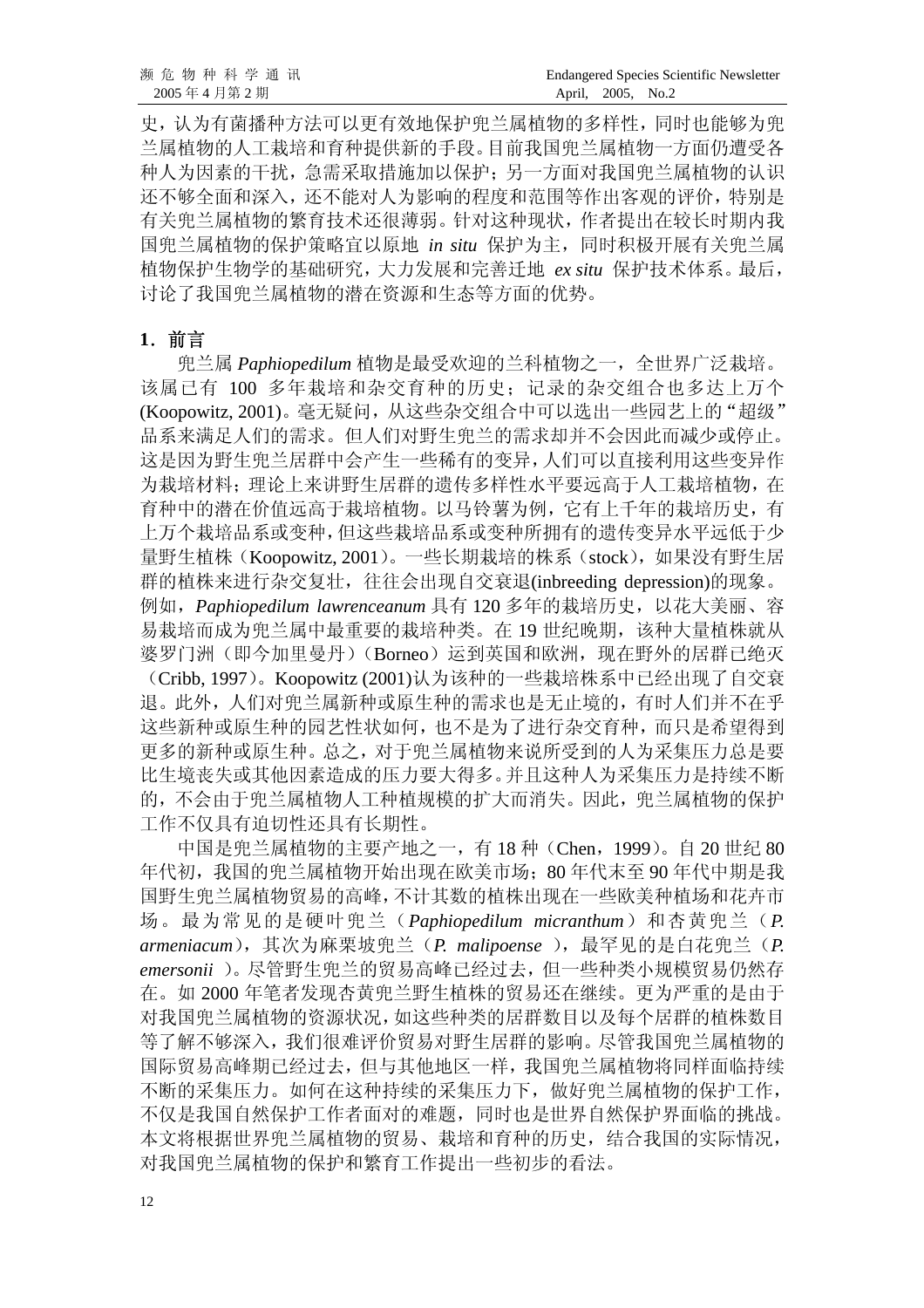#### **2**.世界兜兰属植物贸易和栽培历史

#### **2**.**1**.兜兰属植物贸易和栽培历史

 兜兰属植物的贸易和栽培历史可以上溯到 19 世纪早期。在英国和欧洲历史 上,18 世纪后期出现过栽培兰花的热潮,富庶的种植者不惜出高价获取新种的 所有权。成千上万的兰花被运往英国和欧洲。采集者之间的竞争非常激烈,他们 互相对采集地点保密。甚至透露假采集地点将对手引到它处,从而取得竞争优势 (Bennett, 1984; Cribb, 1998)。

根据文献记载(Bennett,1984; Cash,1991),最早发现兜兰属植物是在英 国兰花热潮达到最高峰的时候。最早栽培的兜兰属植物是 *P. venustum*。英国人 Veitch 在 1819 年培育出开花的植株;*P. insigne* 在 1819 年被采运到英国,次年开 花;随后是 *P. javanicum*;1837 年来自中国香港的紫点兜兰 *P. purpuratum* 出现在 英国。在 1838 年~1860 年间,先后又有 9 种兜兰被采运到英国和欧洲,它们是: *P. barbatum*, *P. lowii*, *P. praestans*, *P. glanduliferum*, *P. hirsutissimum*, *P. virens*, *P. concolor*, *P. dayanum* and *P. stonei*。 在当时航海速度非常缓慢的运输条件下,能 活着将这些兰花从东南亚运到英国或欧洲,不能不说是一个奇迹。由于当时缺乏 兜兰属植物栽培知识,大量植物在不适当的栽培条件中死去,死亡的数量往往超 过运输途中的死亡数。但随着时间的推移,种植者的栽培经验迅速丰富起来,栽 培条件得到明显改进,栽培的植物长得越来越好,并且开始尝试进行人工杂交和 种子繁殖等试验。现在所有已发现的兜兰属植物种类在欧洲和北美均有种植。

#### **2**.**2** 兜兰属植物人工杂交育种历史

众所周知,兰科植物的杂交育种与种子的萌发成功是密切相关的。根据 Bennett (1984)的记载, 第一个尝试播种兰花种子的是英国人 Domin, 他是当时伦 敦最有名的苗圃 Nursery of James Veitch 的首席园丁(head gardener)。从 1856 年开始,他就进行兰科植物种子萌发试验,经过多次失败后,他萌生出将种子播 种在盆载兰科植物的栽培基质表面的念头。后来发现将同属植物的根切碎后加到 播种区可以提高兰花种子的萌发率。

法国植物学家 Noel Bernard 发现兰科植物种子只有当菌根存在时才能萌发, 他于 1904 年正式发表了这一发现。与此同时,德国的一位植物学家,Burgoff 教 授在并不知晓 Noel Bernard 工作的同时,也发现了这一现象,并进一步得出不同 兰花存在不同共生真菌的结论。

直到 1922年, 美国植物学家 Lewis Knudson 发表了他的实验结果, 实验显 示兰花种子在没有共生真菌存在的情况下也可以萌发。这一实验结果最终产生了 无菌播种的方法,即将种子播在无菌玻璃瓶中的一种胶体上,这种胶体主要是由 琼脂加上植物生长所需的各种营养元素和各种不同的糖类,来代替共生真菌。该 方法目前得到广泛使用。尽管无菌播种法在兰花的人工栽培、种植中已成为一种 常规方法,但一般认为在地生兰类中,有菌播种技术可以促进种子萌发以及提高 幼苗的生长速度 (Rasmussen, 1995)。最近,有人在附生兰类中也进行了有菌和 无菌两种播种方法在种子萌发率和幼苗生长速度等方面的对比实验。Markovina and McGee (2000) 对万代兰族 *Sarcochilus* 属的人工杂交种类进行了对比实验, 结果表明有菌播种方法可以明显提高种子萌发后的生长速度,在种子萌发后 13 个星期就可以得到幼苗,而用无菌播种方法得到同样的结果需要 50 个星期,并 且有菌播种方法可以缩短幼苗从培养基中移栽到盆中所需的生长时间。因此他们 认为有菌播种方法不仅可以节约生产成本,更为重要的是带菌的幼苗可以为兰科 植物保育提供重要的技术保障。此外,从保护的角度来看,保护兰花的多样性除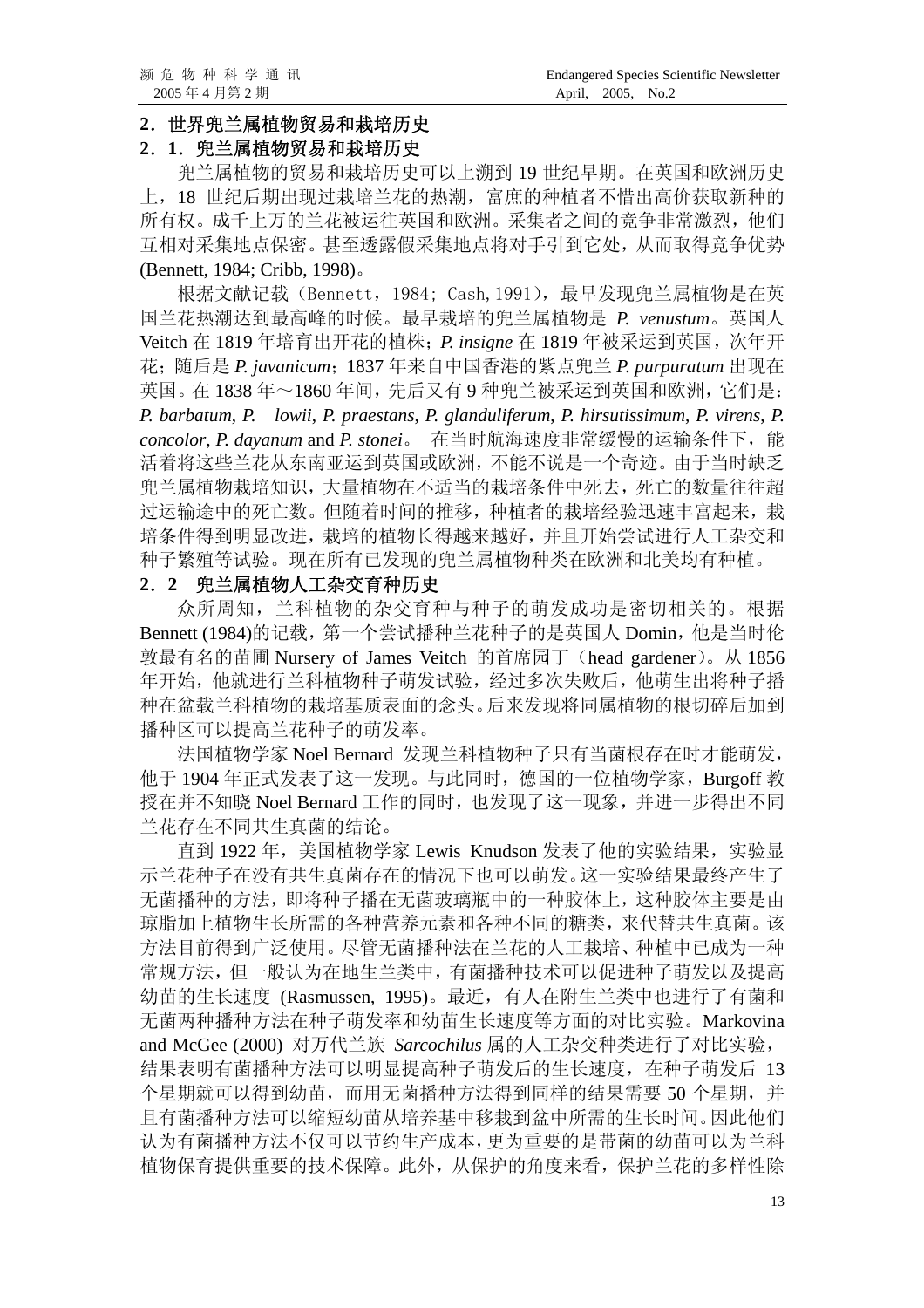需要保持一定数量的植株个体外,其共生真菌也是非常重要的,无菌播种方法则 无法起到保护兰花共生真菌的作用。

第一个兜兰属植物人工杂交种(*P. villosum* × *P. barbatum*)于 1869 年由伦 敦的 Veitch 苗圃正式注册登录为 *P.* Harrisianum。此后,新的杂交种陆续被正式 登录。从 1870 年~1900 年间,共正式注册登录了 475 个兜兰属杂交种。许多杂 交种直到今天仍然在世界各地广泛种植,其中一些仍在现代兜兰属杂交育种中起 重要作用。显然,当时兜兰属的杂交育种由于受种子萌发条件的限制,发展并不 很快。自从兰科植物无菌播种方法成功以后,兜兰属植物杂交育种得到了快速发 展。但兜兰属植物有菌播种方法却直到现在也没有受到重视和发展。我们认为主 要原因是目前兜兰属植物的栽培和繁殖中心以及主要消费市场在欧美和日本等 非原产地地区,研究其共生真菌有一定的难度;而兜兰属植物的原产地——南亚 和我国南部地区,并不是兜兰属植物的消费地区,因而有关该属共生真菌关系的 研究往往被忽略。但从世界兰科植物育种和栽培历史可以看出,不管是地生兰类 还是附生兰类有菌播种方法正越来越显示出其优势。因此,有菌播种也可能是兜 兰属植物人工育种和栽培发展的一个方向。如果有关该属与共生真菌关系的研究 有所突破,将对兜兰属植物的育种和栽培会产生积极影响。

#### **3**.中国兜兰属植物的现状和主要影响因素

#### **3**.**1** 中国兜兰属植物的分布现状和特点

中国是兜兰属植物主要分布区之一,中国植物志(陈心启,1999)记载有 18 种, 占整个兜兰属植物(约 80 种)的 22.5%。中国兜兰属植物主要分布于我 国的西南至华南地区。

我国兜兰属植物的分布有两个特点。1)是大多数种类局限生长在生态环境 脆弱的喀斯特地区;2)是该属植物个体聚集生长,人为采集时很容易将所有个 体采挖掉,从而导致局域性的绝灭,这种情况在麻栗坡兜兰和硬叶兜兰中经常发 生。

#### **3**.**2** 中国兜兰属植物濒危状况的初步分析

根据作者本人的调查数据,结合前人的资料如 Fowlie (1989a, 1989b, 1990a, 1990b, 1991a. 1991b)、Tsi et al. (1999) 以及 Cribb et al. (2000, 2001, 2002), 我认 为目前中国兜兰属植物中居群数目不足 5个,每个居群个体数目在 50 株以下的 种类有白花兜兰和麻栗坡兜兰。毫无疑问,它们是我国兜兰属植物保护中应该最 优先考虑的类群。陈心启(1999)在《中国植物志》中记载有飘带兜兰

(*Paphiopedilum parishii*)、波瓣兜兰(*P. insigne*)、亨利兜兰(*P. henryanum*)、 虎斑兜兰(*P. tigrinum*)(=*P. markianum*)、彩云兜兰(*P. wardii*)和秀丽兜兰(*P. venustum*)等种类,但有关这些种类生境、居群和个体数目等数据迄今为止未见 有公开发表或其他资料;我们对于这些种类的认识还仅仅停留在分类描述阶段。 尽管这些种类并不是中国的特有种类,但中国是这些种类分布的最北缘,是保护 的重要组成部分。在上世纪八、九十年代我国兰科植物贸易高峰期间,贸易量最 大的种类可能是杏黄兜兰和硬叶兜兰。初步调查资料显示,杏黄兜兰的所有居群 和硬叶兜兰的绝大多数居群均遭受了不同程度的人为采集的破坏。

#### **3**.**3**.影响中国兜兰属植物的主要因素

#### **3**.**3**.**1** 人为活动的直接影响

人为活动的直接影响有两种形式。1)直接采集: 如上所述, 由于园艺或人 们的好奇心对野生兜兰的持续需求,与世界其他地区一样,我国野生兜兰植物也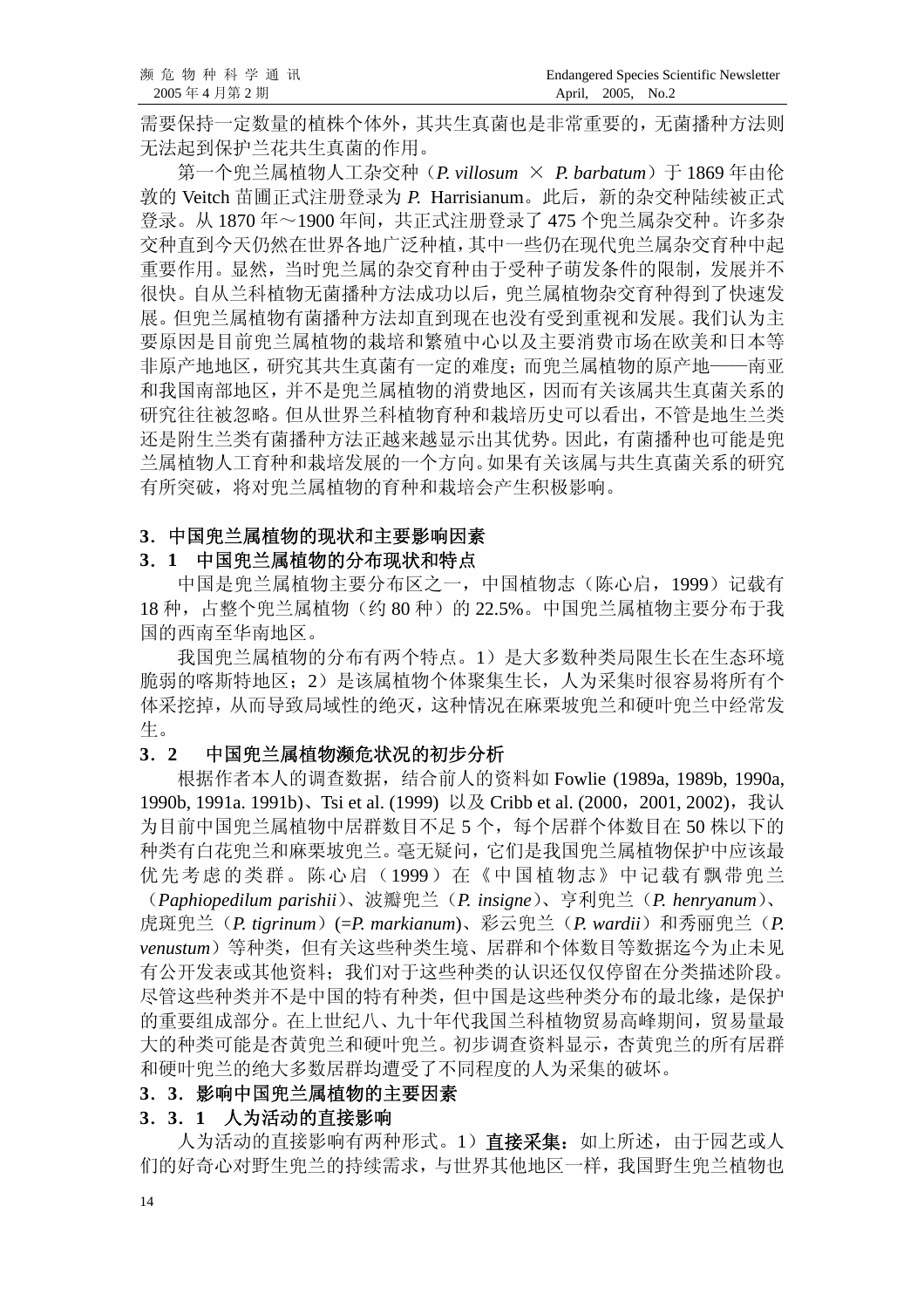同样面临持续直接采挖的压力。我国兜兰属植物贸易最大特点就是所有的贸易最 终要归结为出口贸易,因为我国国内迄今为止还未形成兜兰属植物的消费群体, 国内市场对兜兰的需求还很小甚至没有。随着国际市场对中国兜兰属原生种需求 逐渐趋于饱和,我国兜兰属出口贸易在经历了 20 世纪 80 年代中期~90 年代中 期的高峰后,贸易量渐渐减少。目前我国兜兰属植物的直接采集压力已经大大减 轻,但如在前言中所论述的那样不会消失。2)生境丧失: 是指包括由于森林被 破坏而使得野生兜兰属植物的生长受到严重影响最后导致死亡,或由于工程建 设,如公路、铁路和水库的建设而导致兜兰属植物的生长地完全被破坏。我国兜 兰属植物绝大部分种类分布在我国的西南地区,随着我国西部生态建设的开展, 森林植被的逐渐恢复,森林破坏对兜兰属植物的影响逐渐减弱;而随着西部开发 的进展,工程建设对兜兰属植物的影响则逐渐明显。如红水河流域是我国兜兰属 植物的主要分布地区,近年来对红水河的开发力度不断加大,一批特大型、大型 和中型水电站将陆续建成,许多兜兰属植物的生境可能将会被淹没。

#### **3. 3. 2** 人为活动的间接影响

人类的许多活动都会对野生动植物产生各种不同的影响。我国兜兰属植物主 要分布在西南和华南地区的喀斯特地貌地区,这一地区农业比较发达,喀斯特峰 丛间的洼地或峰林盆地往往是耕作地,而兜兰属植物则大多生长在坡度陡峭的山 峰上。换句话说,许多兜兰属植物居群呈孤岛状分布在这些山峰上,周围是耕作 地。我们甚至见到过铜色兜兰(*Paphiopedilum concolor*)生长在一片水稻田中的 巨石上。显然,生长在这类地区的兜兰属植物相对比较容易受到人类活动的影响, 特别是当人们在农业生产及其他活动中使用杀虫剂或其它化学试剂,就有可能导 致兜兰属植物的自然传粉昆虫减少甚至绝灭,从而扰乱甚至打断了兜兰属植物的 生活史,使得兜兰属植物有性繁殖能力明显下降甚至丧失,最终走向绝灭。

#### **4**.中国兜兰属植物保护与可持续利用

#### **4**.**1**. 制约我国兜兰属植物保护工作的因素

制约我国兜兰属植物保护工作的一个重要因素是我们对其生物学特性知之 甚少,从而不能采取科学、合理及有效的保护措施对兜兰属植物进行迁地和原地 保护。一般来说,我们对一种生物的生物学背景了解得越多,就越有可能对这个 物种提出切实可行的保护措施。我国在兜兰属植物系统与分类研究方面取得了可 喜的成绩(Chen & Tsi, 1998; Chen, 1999),特别是硬叶兜兰、麻栗坡兜兰和杏黄 兜兰等新种的发现和引入到园艺栽培植物中,曾在 20 世纪 80 年代引起不小的轰 动(Tang et Wang, 1951; Chen & Liu, 1982; Chen & Tsi, 1984)。但是我国对兜兰属 植物生物学特性方面的研究还远远满足不了迁地和原地保护方面的需求。

制约我国兜兰属植物保护工作的另一个重要因素是兜兰属植物的保护至今 仍然没有纳入我国法律保护框架之下。尽管我国野生兜兰属植物的贸易主要是国 际贸易, 随着我国政府对《野生动植物濒危物种国际贸易公约》履约能力的提高, 野生兜兰属植物的非法国际贸易已基本上得到遏止。但野生兜兰属植物的国内贸 易仍未停止。一方面是一些兰商仍在收购野生兜兰属植物,他们并不是将收购的 野生兜兰属植物直接出口,而是临时种植起来,1~2 年后以人工栽培的名义进 行贸易;另一方面是在国内的一些花卉市场上仍存在小规模的野生兜兰属植物贸 易。因此,将我国野生野生兜兰属植物种类全部列入《中国植物保护条例》的附 录中,使其处于法律保护的框架之下,一方面可以促进保护事业的发展;另一方 面还有利于产业的发展。当直接采挖野生植物成为一种不合法的行为时,种植者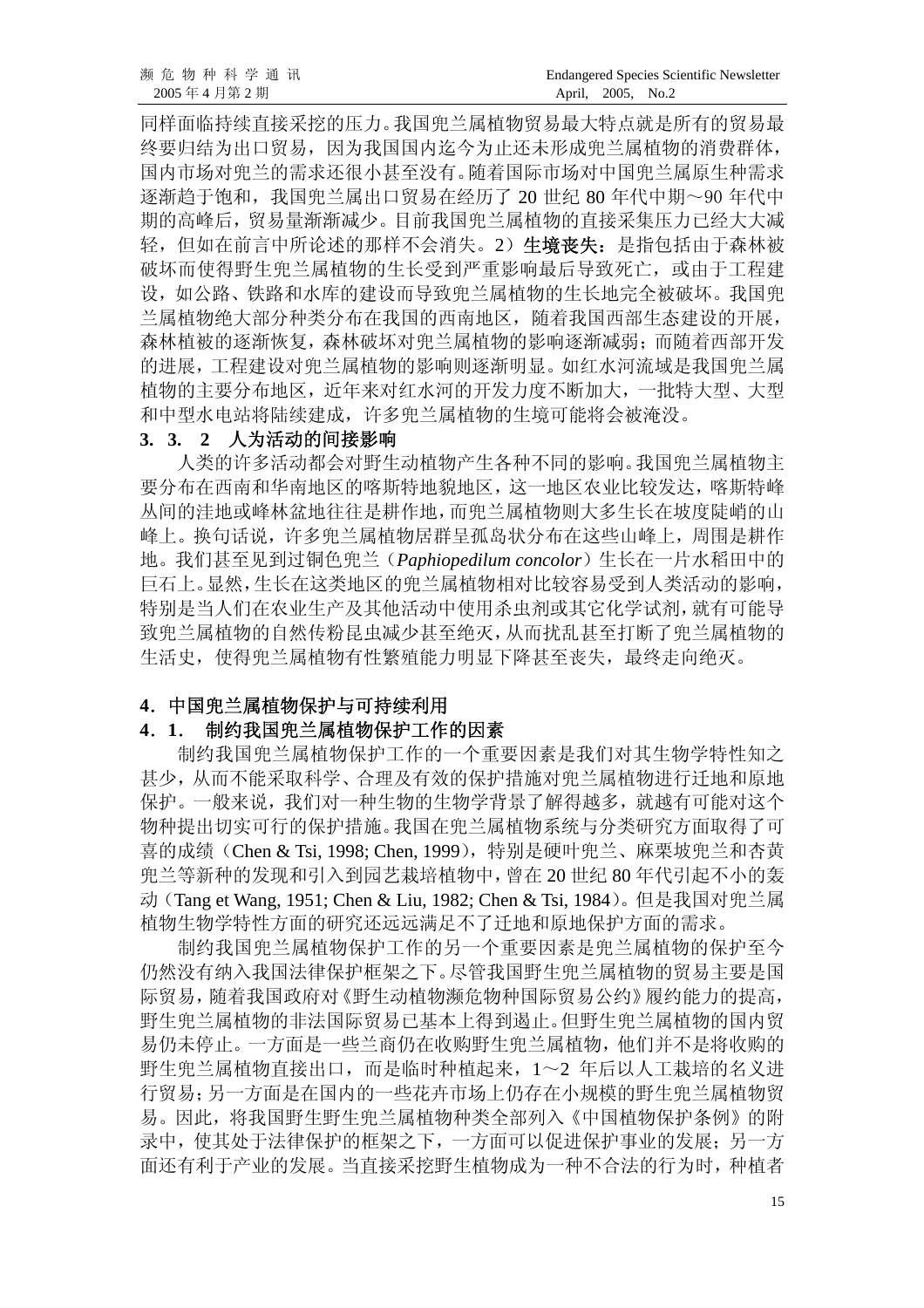就会自觉或不自觉地发展栽培和育种技术,从而提高栽培和育种水平。

#### **4**.**1**.**1**.我国兜兰属植物现状的调查和评估对保护工作的影响

野外生存现状的调查和评估是中国兜兰属植物保护工作的基础性资料,尽管 Fowlie (1989a, 1989b, 1990a, 1990b, 1991a, 1991b)、Tsi et al. (1999) 以及 Cribb et al. (2000,2001, 2002) 等人对我国 10 种兜兰属植物的生境和野生居群大小进行 过调查,但这些调查结果仍不能完全反映这 10 种兜兰的全部真实情况。还有 8 种兜兰尽管在《中国植物志》(Chen, 1999)中有记载,但有关这些种类野生居 群的生境、数目等数据迄今为止未见有公开发表或其他资料,如飘带兜兰、波瓣 兜兰、亨利兜兰、虎斑兜兰、彩云兜兰、卷萼兜兰(*P. appletonianum* )、紫纹兜 兰(*P. purpuratum* )和秀丽兜兰等种类。此外,近年来又有许多新的兜兰属植 物名称被描述(Chen et al., 2001; Liu & Chen 2000, 2001, 2002; Liu & Zhang 2000, 2001, 2002; Liu et al, 2002; Liu et al. 2001; Liu et al., 2000; Liu et al., 2002; Zhang et al., 2001.),这些新类群的野外调查和评估工作也仍然是空白。由于此类基础资 料的不完善,给制定较为完善的中国兜兰属植物保护策略和措施增加了难度。

#### 4.1.2. 我国兜兰属植物生物学特性研究对保护工作的影响

兜兰属植物为多年生植物,大部分种类具有有性繁殖和无性克隆繁殖的特 性。与大多数兰科植物一样,兜兰属植物与传粉昆虫在进化过程中形成了完美的 协同进化关系,有些甚至形成了一对一的专性传粉关系;如果传粉者受到威胁就 会直接影响到相应种类的结实能力,从而影响到其生存。兜兰属植物分为 3 个亚 属 (Cribb, 2000),我国均有分布。根据前人的研究,在宽瓣兜兰亚属 (Subgen. Brachypetalum)和兜兰亚属(Subgen. Paphiopedilum)中的一些种 类, 如巨瓣兜兰(P. bellatulum), P. callosum, P. charlesworthii, 飘带兜 兰和紫毛兜兰(P. villosum)等都是由食蚜蝇类(hoverflies)进行传粉的 (Bänziger, 1994, 1996, 2002), 但在小萼亚属 (Subgen. Parvisepalum) 中还 没有类似的研究报道。根据小萼亚属花的结构,人们推测该亚属很可能是由另一 类昆虫传粉的(Cribb, 2002; Averyanov et al., 2003)。目前我们还不知道这 类昆虫对杀虫剂等化学药品以及人类其他活动的敏感程度,因而无法较为准确地 评价人类活动对兜兰属植物有性繁殖的间接影响程度。

另一方面,国际公认的野生居群自交衰退警戒线为 500 个个体,即居群个体 数低于该数目时自交衰退就会发生,经过若干代以后该居群就会自然衰退而走向 绝灭(Koopowitz, 2001)。野生居群的自交衰退警戒线的确定是我们判断该居群 是否需要采取积极的人工管理措施的重要依据。我国兜兰属植物自 20 世纪 80 年代就开始受到商业采集的影响,一些种类的野生居群植株个体数目急剧减少至 低于500个个体。此外,由于许多兜兰属植物种类具有无性克隆繁殖的特性,在 遭受过人为采集的居群中,原来从空间位置或形态上可以明显判断出来克隆体就 可能被误认为是不同的个体,从而使得在对这些居群进行评估时发生偏差。在对 杏黄兜兰的评估时就可能发生过这种偏差。杏黄兜兰是我国西南部的一个特有 种,自从该种在 20 世纪 80 年代初被发现后,大量的野生植株被采集出口到世界 各地。美国加利副尼亚州的一个兰花种植者曾经在 6 个月内通过香港购买了 35,000 株野生植株(Cribb, 1998)。可以肯定我国杏黄兜兰的野生植株遭受了严 重的人为破坏。但在我国一家机构的调查报告中却得出杏黄兜兰数量呈大量增加 的趋势的结论(内部资料未发表)。我们认为这一结论可能就是由于杏黄兜兰的 无性克隆特性所引起的偏差造成的。此外对于具有无性克隆繁殖特性的兜兰属植 物,其野生居群的自交衰退警戒线的个体数目还需要进一步研究。总之,由于有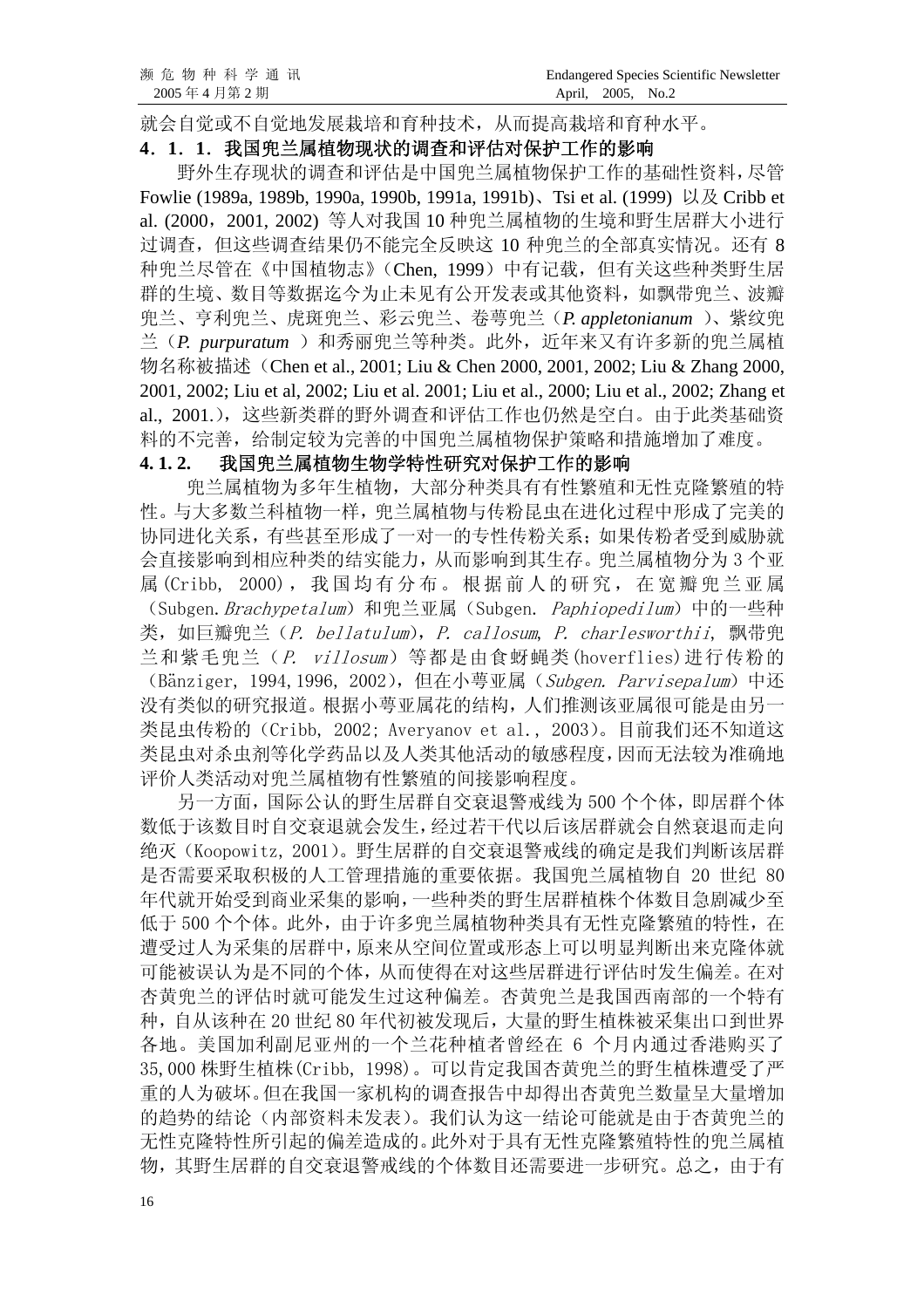关我国兜兰属植物生物学特性等基础性研究还不够,我们目前还无法为每一种兜 兰属植物制定出科学、合理和可操作的保护计划。

#### 4.1**.** 3. 居群遗传学研究对保护工作的影响

前面提到兜兰属植物无性克隆繁殖的特性对调查和评估其野生居群大小有 较大的影响,而利用遗传标记和形态学方法相结合的手段就可以克服兜兰属植物 无性克隆繁殖特性所带来的麻烦,从而可以更为精确地调查和评估其野外居群的 大小。居群遗传学研究对于兜兰属植物的原地和迁地保护也具有重要意义。

原地保护方面,居群遗传学的研究可以揭示植物的遗传变异水平及其空间结 构,为制定原地保护策略提供基本数据。例如,硬叶兜兰的初步居群遗传学研究 结果表明,其居群间存在较高的遗传分化,并且在居群内有一定的空间结构,因 此我们在设计该种的原地保护策略时,应考虑照顾到所有的硬叶兜兰野生居群

(Li An et al, 2002a,b)。

迁地保护方面,居群遗传学研究可以为解决迁地保护所面临的难题之一 取样策略问题,提供科学依据。适当的取样策略可以帮助我们以最小的样本数目 来较全面地代表该种整个或大部分遗传或种质资源;可以最大限度地减少需保存 的样本个体数目,从而降低迁地保护的成本。同样以硬叶兜兰为例,现在我们已 经知道其居群间存在较高的遗传分化,并且居群内也有一定的空间结构,如果我 们要对该种实行迁地保护的措施,我们就必须要对每个现有的自然居群进行取 样,并且每个居群取样时的要注意个体的代表性以避免重复取样。

#### **4**.**2**.我国兜兰属植物保护策略

尽管我国兜兰属植物的出口贸易压力有所减缓,但我们目前还不清楚 20 世纪 80 年代~90 年代的贸易对我国原生兜兰属的影响程度有多大。也就是说我 们还不知道那些兜兰属种类已经遭到严重破坏,依靠自然的力量种群难以恢复; 那些种类受破坏程度较轻,如果限制人为影响压力,种群可以自然恢复。但是这 种恢复过程需要多长时间,则是我们面临的另一个问题。考虑到我国兜兰属植物 既面临持续的人为影响压力,又存在基础研究和背景资料不足的现状,我们认为 我国兜兰属植物的保护策略在一定时期内只能进行原地保护。原地保护不仅要保 护现有兜兰属植物分布的地区,还要关注曾经有过兜兰属植物分布,但目前已遭 破坏的地区,因为这种地区是以后开展种群恢复的最佳场所。

而迁地保护则要在条件比较成熟或在必需的情况下,才能适当开展。由于我 国兜兰属植物资源在 20 世纪八、九十年代已遭受了较为强烈的人为破坏,我们 认为迁地保护不应该再从野外移种野生植株,而应已搜集民间采挖的现有野生植 株为主。除保存活植株以外,迁地保护还包括种子保存、花粉保存和组织保存等 方法。兰科植物由于其单个果实内具有成千上万颗种子,因而利用种子进行大规 模繁殖就成为兰科植物迁地保护的重要手段。特别是对兜兰属植物来说,目前组 织培养等方法还未取得突破,种子繁殖就成为唯一规模繁殖的方法。前面提到, 对于兰科植物多样性保护来说,除植株个体外,其共生真菌也非常重要,也是兰 科植物多样性保护的一部分。但目前有关兜兰共生真菌的研究还很少,兜兰属植 物种子繁殖仅有无菌播种一种方法(Cribb, 1998)。而在我国种子繁殖的方法以 及其他迁地保护手段均未建立起来。因此,我们认为目前我国兜兰属植物的迁地 保护工作应以建立迁地保护技术体系为主,而不是急于建立一批迁地保护工程中 心。

#### **4**.**3**.我国兜兰属植物的可持续发展

在某种程度上来说,保护的目的是为了持续发展,特别是考虑到我国兜兰属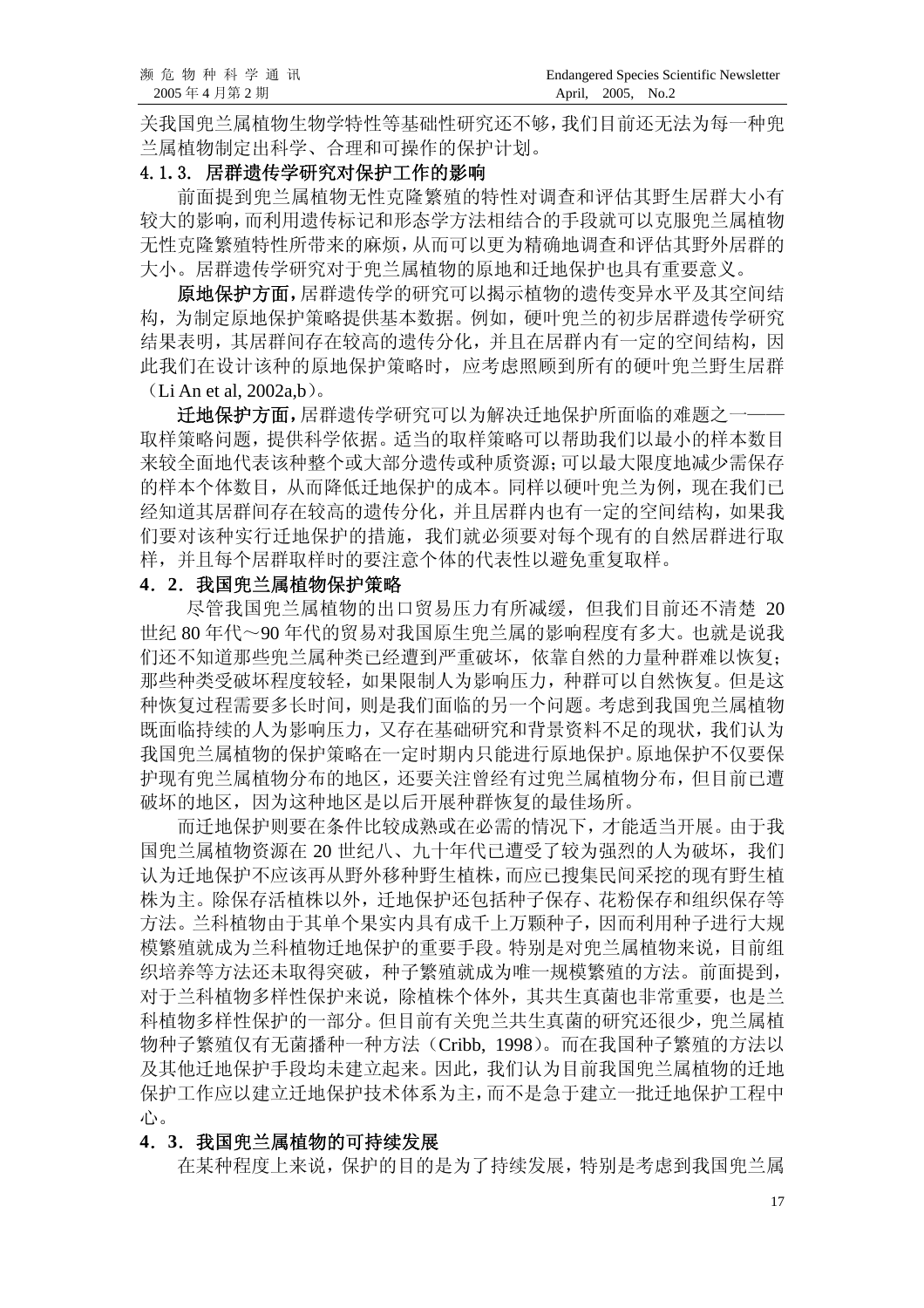植物绝大部分种类都分布在经济欠发达地区,如果脱离发展来实施保护也是很难 取得真正意义上的保护。同时迁地保护的许多方法可以直接用于可持续发展。另 一方面,兜兰属植物是重要的花卉观赏植物,具有很高的经济价值。从花卉产业 发展的角度来看,我国兜兰属至少具有以下两方面的优势。

**1)**资源优势:前面已经提兜兰属植物的栽培中心和消费市场主要在欧美地区,其 栽培历史也有 100 多年, 已登录的栽培品种达上万个。但正如 Cash (1991) 所 论述的那样,目前兜兰属的主流栽培品种来自兜兰亚属和宽瓣亚属;而另一个亚 属——小萼亚属的种质资源并未在品种培育中得到充分表现。比较而言,我国兜 兰属植物的种质资源优势在小萼亚属。目前为止,该亚属共记载有 7 种,我国有 4 种,占 56%,而兜兰亚属和宽瓣亚属有 65 种,我国仅有 14 种,占 21.4% (Averyanov et al.,2003;Chen, 1999)。如此之外,中国宽瓣亚属中的部分种 类分布范围较广,形态变异大,遗传多样性高,可以为栽培育种提供丰富的潜在 资源。前面提到,自中国兰科植物志(中文版)出版后,近年来我国兜兰属发表 了许多新的名称,尽管这些新名称的分类地位还有待进一步深入研究,但至少从 一个侧面可以反映出我国兜兰属植物具有十分丰富的种质资源。

2)生态优势:我国是 18 种兜兰属植物的原产地。原产地的气候、土壤和局部生 态环境均适合于自然或半自然条件下栽培兜兰属植物。与欧美等完全人工控制条 件相比,这种自然或半自然条件下进行栽培,无疑可以大大降低生产成本,特别 是对兜兰属植物这种需要较长栽培时间的花卉来说,其意义更大。此外我国兜兰 属植物的栽培历史很短,直到目前还没有进入真正意义的品种培育阶段,如果不 另辟溪径就无法与欧美等具有上百年栽培历史的花卉产业竞争。

#### 5. 建议和结语

分布在云南、贵州和广西境内红水河及其支流的河谷两 岸的兜兰属植物会随着水电站的陆续建成而被淹没。建议尽 快组织对该地区兜兰属植物的分布进行调查,查明那些兜兰 居群或种类将会被水淹没而急需采取迁地保护的措施。

在实施我国兜兰属植物保护工程的过程中,应处理好原 地保护和迁地保护的关系,同时要积极组织科学攻关,加强 与保护工作相关的基础性研究,建立一个全面、多样的迁地 保护技术体系。



#### **Conservation strategy and potential advantages of the Chinese** *Paphiopedium*

18 **Abstract:** The genus *Paphiopedium* is among the most favorite ornamental orchids, from which more than ten thousands of artificial hybrids have been bred since the fifties of  $19<sup>th</sup>$  century. South and southwest China is one of the distribution centers of this genus, where the paphiopedilums are still facing continuous demand for wild plants though they have become rather rare today. Considering the incomplete knowledge, both scientifically and technologically, of the plants and their conservation, a tentative strategy to protect the Chinese *Paphiopedilum* is proposed that the *in situ* conservation should be taken priority over all others. Meanwhile, it is also needed to pay great attention to scientific researches and conservation technique systems. The establishment of the *ex situ* conservation centers, on the contrary, should be strictly controlled in number and scale. Finally, the potential advantages of the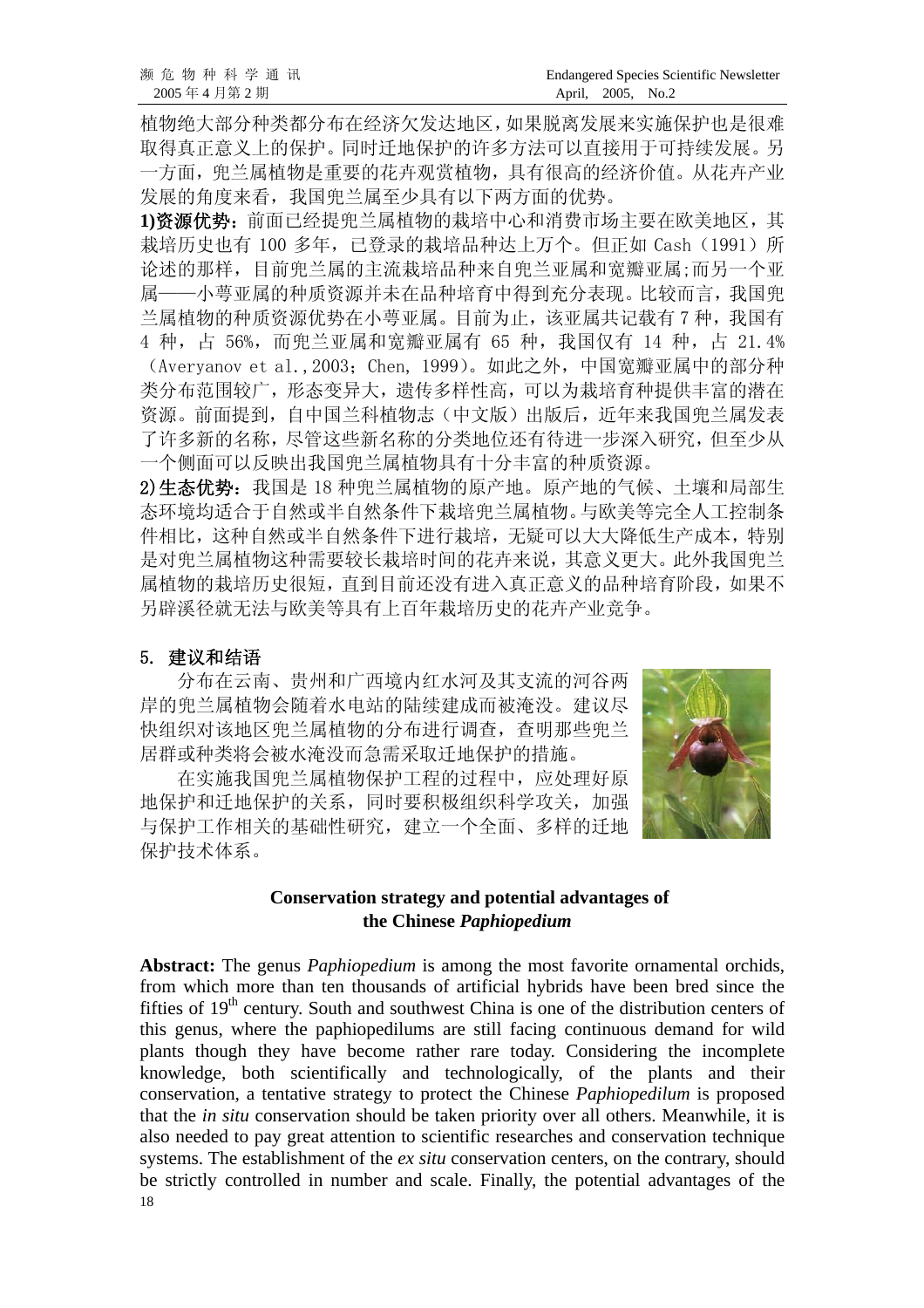Chinese paphiopedilums in horticulture are discussed.

#### 参考文献

Averyanov L V, Cribb P, Phan Ke Loc and Nguye Tien Hiep. 2003. *Slipper orchids of Vietnam.* Compass Press Limited, European Union.

- Bänziger H.1994. Studies on the natural pollination of three species of wild lady-slipper orchids (Paphiopedilum) in Southeast Asia. In. A Pridgeon (ed.), *Proceedings of the 14th World Orchid Conference*. HMSO, Edinburgh, UK, 201-202.
- Bänziger H. 1996. The mesmerizing wart: the pollination strategy of the epiphytic lady slipper orchid *Paphiopelum villosum* (Lindl.) Stein (Orchidaceae). *Botanical Journal of the Linnean Society,* **121**: 59-90.
- Bänziger H. 2002. Natural pollination of some wild lady Slipper orchids (Pahiopedilum spp., Orchidaceae). In: J Clark & W M Elliott (eds.), *Proceedings of the 16<sup>th</sup> World Orchid Conference*. Vancouver Orchid Society, Vancouver, Canada, 461-463.
- Bennett K S. 1984. *The Tropical Asiatic Slipper Orchids: Genus Paphiopedilum*.. Angus & Robertson Publishers,North Ryde, Australia.
- Braem G J, C O Baker and M L Baker. 1998. *The genus Paphiopedilum: Natural history and cultivation. Part one*. Botanical Publishers Inc., Florida, USA.
- Braem G J, C O Baker and M L Baker. 1999. *The genus Paphiopedilum: Natural history and cultivation*. Part two. Botanical Publishers Inc., Florida, USA.
- Cash C. 1991. *The slipper Orchids*. Timber Press, Portland, Oregon, USA.
- Chen S C (陈心启) and F Y Liu (刘芳媛). 1982. Notes on some species of Paphiopedilum from Yunnan. *Acta Botanica Yunnanica*(云南植物研究),**4**: 163-167 (in Chinese).
- Chen S C (陈心启) and Z H Tsi (吉占和). 1984. On *Paphiopedilum malipoense* sp. nov.—— an intermediate form between *Paphiopedilum* and *Cypripedium* with a discussion on the origin of the genus. *Acta Phytotaxonomica Sinica* (植物分类学报),**22**: 119-124 (in Chinese).
- Chen S C (陈心启) and Z H Tsi (吉占和). 1998. *The orchids of China*. Forestry Press, Beijing, China (in Chinese) .
- Chen S C (陈心启). 1999. Paphiopedilum. In: Chen S C (陈心启), Z H Tsi (吉占和), K Y Lang (郎楷永) and G H Zhu (朱光华) (eds.), *Flora Reipublicae Popularis Sinicae Tomus* 18*.* Science Press, Beijing, China, 52-72 (in Chinese).
- Chen S C (陈心启), Z J Liu (刘仲健) and J Y Zhang (张建勇). 2001. A new species and a new variety of *Paphiopedilum* (Orchidaceae). *Acta Phytotaxonomica Sinica* (植物分类学报),**39**: 455-458 (in Chinese).
- Cribb P. 1997. *Slipper Orchids of Borneo*. Natural History Publications, Kota Kinabalu.
- Cribb P. 1998. *The Genus Paphiopedilum*. Second Edition. Natural History Publications, Kota Kinabalu (Borneo) in association with Royal Botanic Gardens, Kew, UK.
- Cribb P. 2000. Infragenetic treatment.Page 140-141. In A. M. Pridgeon *et al.* (eds), *Genera Orchidacearum Vol*. Oxford University Press, New York, USA.
- Cribb P, Y B Luo and G Siu. 2001. Observations on *Paphiopedilum emersonii* in south-east Guizhou. *Orchid Review*, **1242**: 351-355
- Cribb P, Y B Luo and G Siu. 2002. *Paphiopedilum micranthum* in North-east Guizhou, a significant range extension. *Orchid Review*, **1243**: 40-43
- Fowlie J A. 1989a. China: awash in the Bitter Sea, Part. II. *Paphiopedilum concolor* on rocky limestone summits of southwestern Guangxi Province. *Orchid Digest*, **53**: 2-24

Fowlie J A. 1989b. China: awash in the Bitter Sea, Part. III. *Paphiopedilum micranthum*

among limestone on the southeast border of Guizhou Plateau. *Orchid Digest*, **53**: 132-139

- Fowlie J A.1990a. China: awash in the Bitter Sea, Part. IV. The habitat of *Paphiopedilum emersonii* on limestone concretions of southeast of Guizhou Plateau. *Orchid Digest*, **54**: 41-47
- Fowlie J A. 1990b. China: awash in the Bitter Sea, Part. V. *Paphiopedilum esqurolei* on cliffs over limestone caves in Guangxi. *Orchid Digest*, **54**: 137-142
- Fowlie J A. 1991a. China: awash in the Bitter Sea. Part VI. *Paphiopedilum malipoense* in a distinct limestone bluff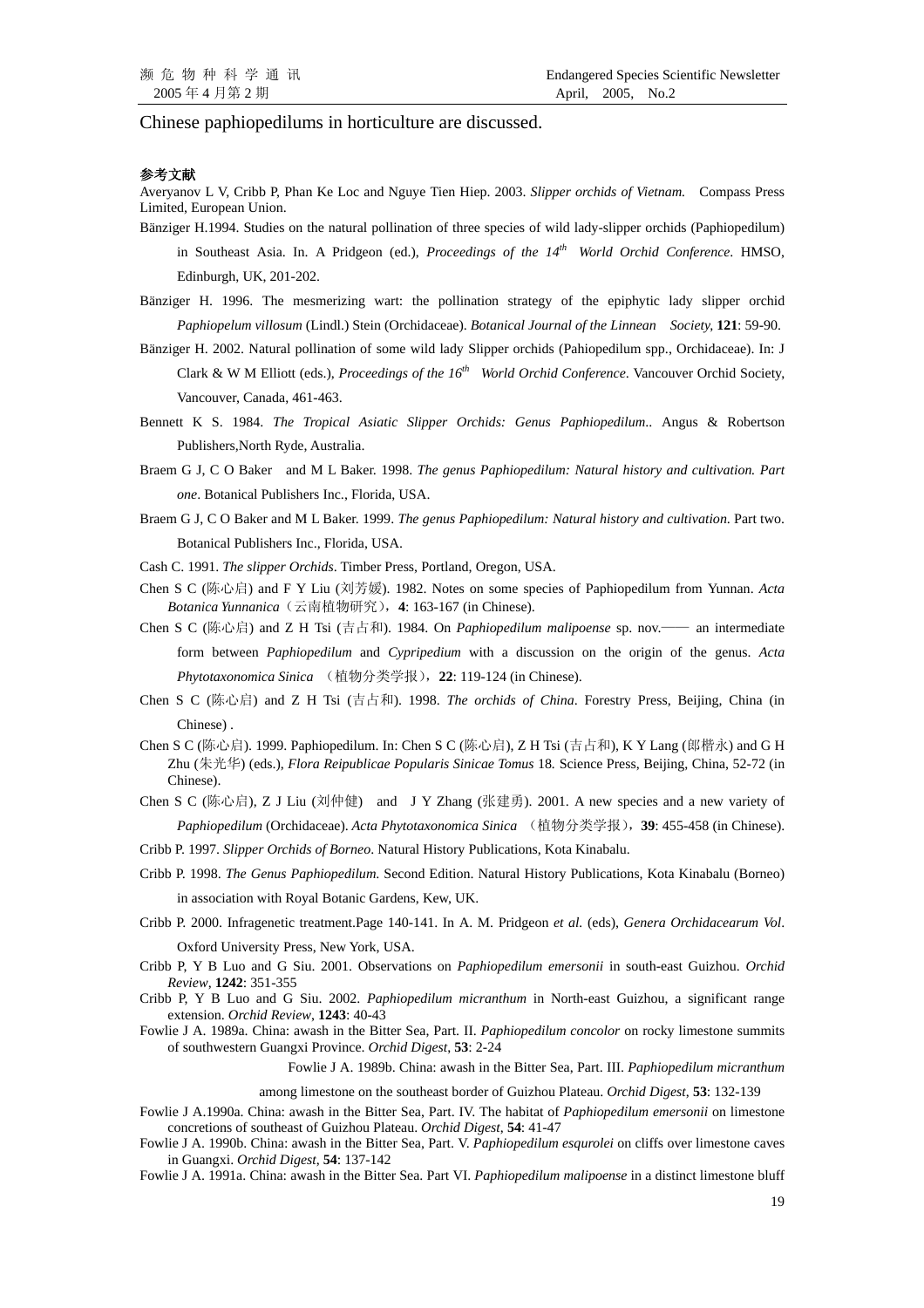habitat. *Orchid Digest*, **55**: 5-15

- Fowlie J A. 1991b. China: awash in the Bitter Sea. Part VII. *Paphiopedilum barbigerum* on limestone boulders in Guizhou. *Orchid Digest*, **55**: 137-139
- Koopowitz H and N Hasegawa. 1989. *Slipper Orchids: Breeding and cultivating Paphipedilum Hybrids*. Angus & Robertson Publishers, 94 Newton Road, Auckland 1, New Zealand.

Koopowitz H. 2001. *Orchids and their Conservation*. B. T. Batsford Ltd., London, UK.

Li A, Y B Luo and S Ge. 2002a. A preliminary study on conservation genetics of an endangered orchid

- (*Paphiopedilum micranthus*) from southwestern China. *Biochemical Genetics*, **40**: 195-201
- Li A, Y B Luo, Z T Xiong and S Ge. 2002b. A preliminary study on conservation genetics of three endangered orchid species. *Acta Botanica Sinica*, **44** (: 250-252
- Liu Z J (刘仲健) and S C Chen (陈心启). 2000. *Paphiopedilum angustatum*, a new orchid from Yunnan,China. *Acta Phytotaxonomica Sinica* (植物分类学报),**38**: 464-466 (in Chinese) .
- Liu Z J (刘仲健) and S C Chen (陈心启). 2001. *Paphiopedilum microchilum*, a new species of Orchidaceae from Yunnan, China. *Acta Phytotaxonomica Sinica* (植物分类学报),**39**: 156-159 (in Chinese).
- Liu Z J (刘仲健) and S C Chen (陈心启). 2002. *Paphiopedilum densissimum*, a new species of Orchidaceae from Yunnan, China. *Acta Phytotaxonomica Sinica* (植物分类学报),**40**: 2836-285 (in Chinese).
- Liu Z J (刘仲健) and J Y Zhang (张建勇). 2000. *Paphiopedilum singchii* sp. nov., an addition to the subgenus *Brachypetalum* of *Paphiopedilum* (Orchidaceae). *Acta Phytotaxonomica Sinica* (植物分类学报),**38**: 467-470 (in Chinese).
- Liu Z J (刘仲健) and J Y Zhang (张建勇). 2001. *Paphiopedilum armeniacum* var. *parviflorum*, a new orchid variety from southwestern China China. *Acta Phytotaxonomica Sinica* (植物分类学报),**39**: 459-460 (in Chinese).
- Liu Z J (刘仲健) and J Y Zhang (张建勇). 2002. *Paphiopedilum multifolium*, a new species of Orchidaceae from Yunnan. *Acta Botanica Yunnanica*(云南植物研究),**24**: 191-192 (in Chinese).
- Liu Z J (刘仲健), S C Chen (陈心启) and J Y Zhang (张建勇). 2002. Additional notes on the subgenus *Brachypetalum* (s. l.) of *Paphiopedilum*. *Acta Phytotaxonomica Sinica* (植物分类学报),**40**: 364-370 (in Chinese).
- Liu Z J (刘仲健), J Y Zhang (张建勇) and Q L Luo (罗秋林). 2001. A new species of *Paphiopedilum* (Orchidaceae) from Yunnan, China. *Acta Phytotaxonomica Sinica* (植物分类学报),**39**: 156-159 (in Chinese).
- Liu Z J (刘仲健), J Y Zhang (张建勇), X M Xu ( 徐向明) and J H Ma (马京华). 2000. Notes on *Paphiopedilum concolor* and its allies. *Acta Botanica Yunnanica*(云南植物研究),**22**: 390-394 (in Chinese).
- Markovina A-L & P A McGee. 2000. Comparison of symbiotic and asymbiotic seed germination and plantlet development in *Sarcochilus* (Vandeae; Orchidaceae). *Lindleyana* **15**: 68-72.
- Tang T and F T Wang. 1951. Contributions to the knowledge of eastern Asiatic orchids 2. *Acta Phytotaxonomica* (植物分类学报),**1**: 23-102 (in Chinese).
- Tsi Z H, Y B Luo, P Cribb, N McGough, G Siu and L Chau. 1999. A preliminary report on the population size, ecology and conservation status of some *Paphiopedilum* species (Orchidaceae) in South-west China. *Lindleyana*, **14**: 12—23.
- Zhang J Y (张建勇), Z J Liu (刘仲健), S P Lei (雷嗣鹏) and L J Chen (陈利君). 2001. Notes on *Paphiopedilum wardii* and its related species. *Acta Phytotaxonomica Sinica*(植物分类学报),**39**: 562-567 (in Chinese).

#### **Painted Bunting (***Passerina ciris***)**丽彩鹀 简介

华南濒危动物研究所 邹发生

Painted Bunting (*Passerina ciris*) ranges throughout the southeastern and southwestern United States to the West Indies, Mexico and Central America, ranging from sea level up to 2200 m. That is to say, *Passerina ciris* is locally common in low thickets, streamside brush, woodland borders.

Forests, particular in the lowland, are being lost at an alarming rate and resulted in lost of habitat of many bird species in past time Scientists began to pay attention the function of lowland forest as habitat of birds. Though range of *Passerina ciris* is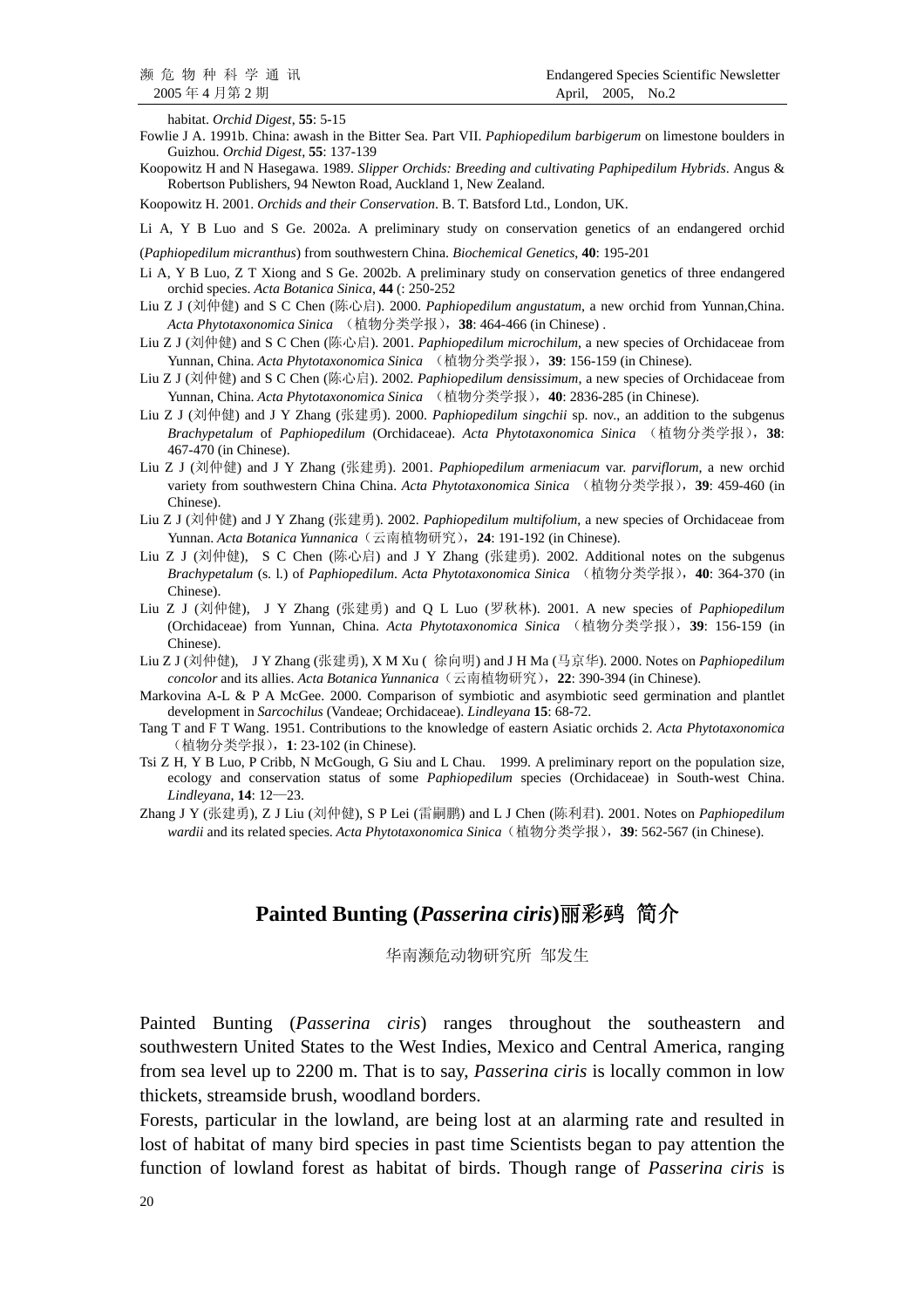common in America zone, its population declined rapidly throughout its natural range in last 50 years because of following major reasons:

1) *Passerina ciris* habits in lowland forest, heavily degraded and converted to industry in past time.

2) *Passerina ciris* has been trapped and sold in local markets in Mexico, Central America and the Caribbean, and also transported overseas to international markets in Europe, South America and Asia. An average of 5800 birds were trapped in Mexico per year. The number requiring in market is huge. Surely, this is the one of main reasons make population of *Passerina ciris* decline. But *Passerina ciris* has not occurred in markets of Hong Kong and Guangdong.

资料:

物种分类:脊索动物门->脊椎动物亚门->->鸟纲->今鸟亚纲->->今颚总目->雀形目->->-> 美洲雀科->->->

分布范围: 分布于北美地区(包括美国、加拿大、格陵兰、百慕大群岛、圣皮埃尔和密克 隆群岛及墨西哥境内北美与中美洲之间的过渡地带)、中美洲(地处北美与南美之间,包括 危地马拉、伯里兹、洪都拉斯、萨尔瓦多、尼加拉瓜、哥斯达黎加、巴拿马、巴哈马、古巴、 海地、牙买加、多米尼加、安提瓜和巴布达、圣文森特和格林纳丁斯、圣卢西亚、巴巴多斯、 格林纳达、特立尼达与多巴哥等国家和地区)

论文摘要选登

#### 基于空间分析的保护生物学研究

作者: 江洪 马克平 张艳丽 朱春全 JamesR.STRITTHOL

摘要: 保护生物学家和生态学家早就认识到只有准确地辨识保护对象的空间位 置、范围、及其相邻的关系(例如边缘)和连接度,以及依存的地形和气候等生境 条件,才能发现生物种群和生境在空间的扩散与收缩、增长与灭绝的动态,揭示 分布的格局,从而系统、全面地了解保护对象和生境的存在状态、破碎程度和变 化趋势,进行有效的自然保护。得益于新兴的空间分析技术,保护生物学自 20 世纪 90 年代以来取得了很大的进步。基于空间分析的保护生物学研究是最近 10 年左右大力发展的新保护生物学的重要基础。该文结合作者的研究工作,综述了 基于空间分析的保护生物学项目,探讨了保护生物学发展历史、主要研究方法与 应用、以及今后的可能发展趋势。在生物多样性的丰度和分布的空间解绎部分, 通过综述世界保护监测中心的图解全球生物多样性的工作,如国家尺度的生物多 样性水平、植物多样性的分布中心和维管束植物科的多样性等的空间分布,介绍 了 Dobson 等图示美国主要濒危植物、鸟类、鱼类和软体动物等 4 个主要类群在 县(County)为基本空间单位上分布的空间格局,讨论了生物多样性空间解绎的意 义。在第二部分用世界资源研究所的全球森林监测(Global forest watch)项目,美 国的国家保护缺失区分析(GAP analysis)项目,美国林务局的无路自然区域 (Roadless area)保护项目和加拿大自然审计(Nature audit)项目,以及北美和东亚生 物多样性空间分布的比较分析和生物入侵的空间分析等具体实例来说明生物多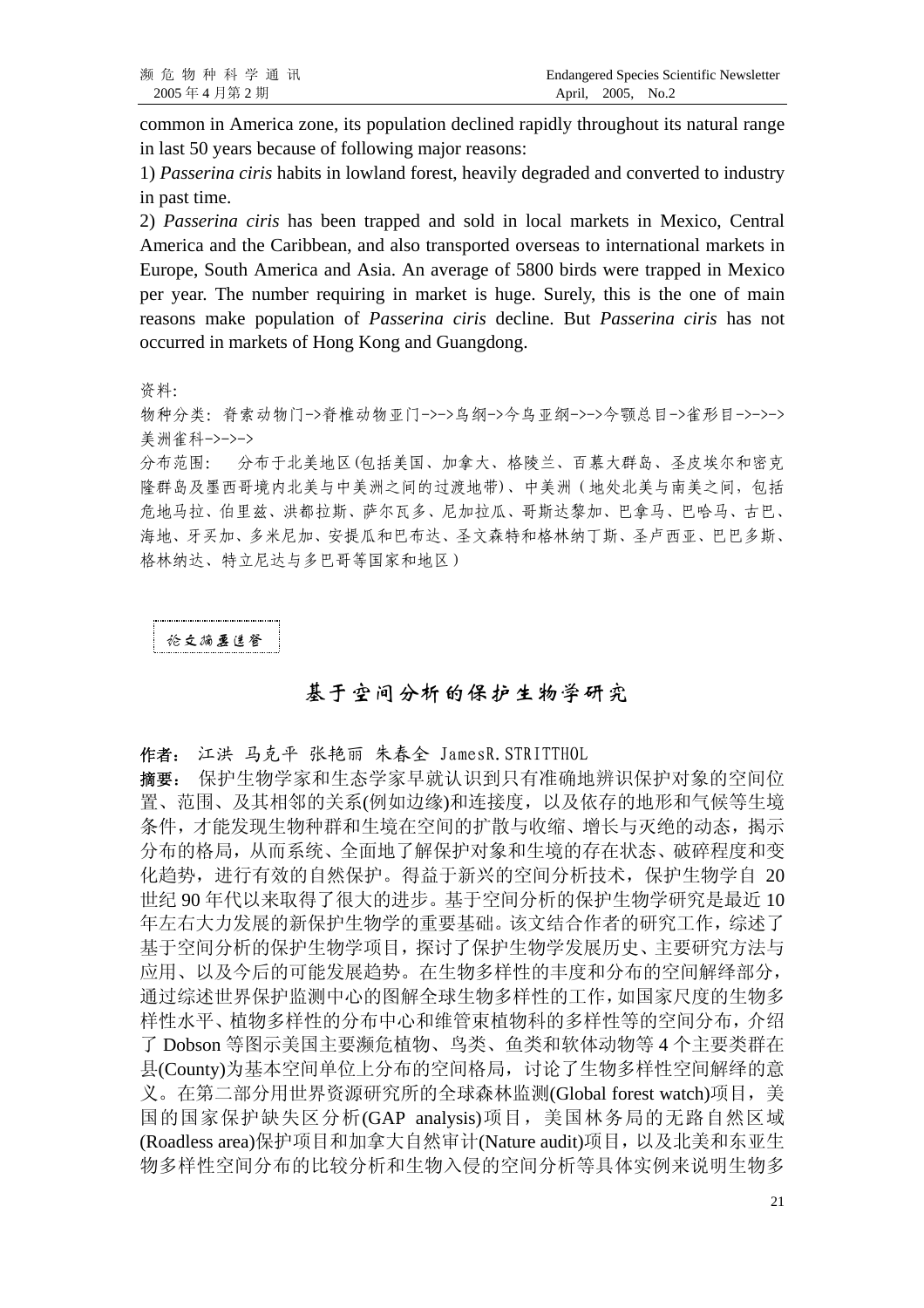样性空间分布变化比较分析方法的应用。过去 20 年来,面向空间格局的生态学 和保护生物学研究得到了快速的发展,特别是空间格局的描述、由地统计演变而 成的空间统计、地理信息系统、基于个体(或栅格)的空间解绎模拟模型、基于斑 块(Patch)的种群理论及其发展(如复合种群理论,源. 汇模型等)等。在第三部分, 以美国森林破碎度空间格局分析和美国太平洋西北演替后期森林的空间格局分 析为例,介绍了空间格局分析在保护生物学中的应用。同时介绍了澳大利亚保护 生态学家 Lindenmayer 和美国著名景观生态学家 Franklin 2002 年提出的模板 (Matrix)保护理论,把保护的眼光不局限在面积不多而且分散的保护区中,应注 意景观模板和保护区相邻的原生区域的综合保护,这样将大大扩展保护的范围, 并且平衡保护与发展的关系。最后,介绍了在保护生物学中已有一定应用的空间 模型和模拟,包括了空间解绎模型(Spatial explicit model)、基于过程(Process-based) 的空间模拟模型、面向代理(Agent-based)的空间适应模型。

(植物生态学报.2004.028(004).-562-578)

#### 重要观赏兰科植物的分子生物学研究进展

#### 作者: 朱根发 郭振飞

摘要: 兰科植物是开花植物中最大的家族之一,分子标记技术应用于兰科植物的 分类鉴定和品种鉴别,为兰花的分类提供了分子水平的证据,也为兰花保护策略 和措施的制定提供了理论基础。兰科植物表现有高度特异的形态、结构和生理特 性,是研究花着色机理和子房发育的理想对象。兰花离体培养开花系统的建立可 以用来探明兰花从营养生长向生殖生长的转变机制,是研究花的分化和发育的理 想材料。兰花具有特异的查尔酮合成酶(CHS)基因和二氢叶酸还原酶(DFR) 基因等控制花色素的合成,*DOH1* 基因控制石斛兰花芽的形成和提早开花, *PHAL.039* 基因和 ACC 合成酶基因在蝴蝶兰授粉后的子房发育中起着重要的调 控作用,这些特异基因的分离和克隆为兰花花的分化、发育及着色机制提供了分 子基础。蝴蝶兰属、大花蕙兰(*Cymbidium hybridium*)、石斛兰属、文心兰属、五 唇兰属和万代兰属等兰科植物都有转基因的研究报道,主要以原球茎为材料采用 基因枪或农杆菌法转化,部分研究获得了转化植株。 (植物学通报 2004, 21 (4): 471-477)

#### 兰科紫纹兜兰的保育生物学研究

作者: 刘仲健 张建勇 茹正忠 雷嗣鹏 陈利君 摘要: 深圳市梧桐山是濒危物种紫纹兜兰(Paphiopedilum purpuratum)仅存的几 个自然分布地之一。自 1998 年 10 月 1 日至 2002 年 2 月 28 日,我们在梧桐山选 取了 9 个调查点,对 407 个基株进行了观察,研究了该地的气候、植被、土壤和其 他环境因素与紫纹兜兰之间的关系。观察结果表明,梧桐山地区的紫纹兜兰在次 生阔叶林下生长良好;短刺刺腿食蚜蝇(Ischiodon scutellaris)为其有效传粉 者;大多数开花的紫纹兜兰均能结果。我们认为,紫纹兜兰生存所面临的主要威胁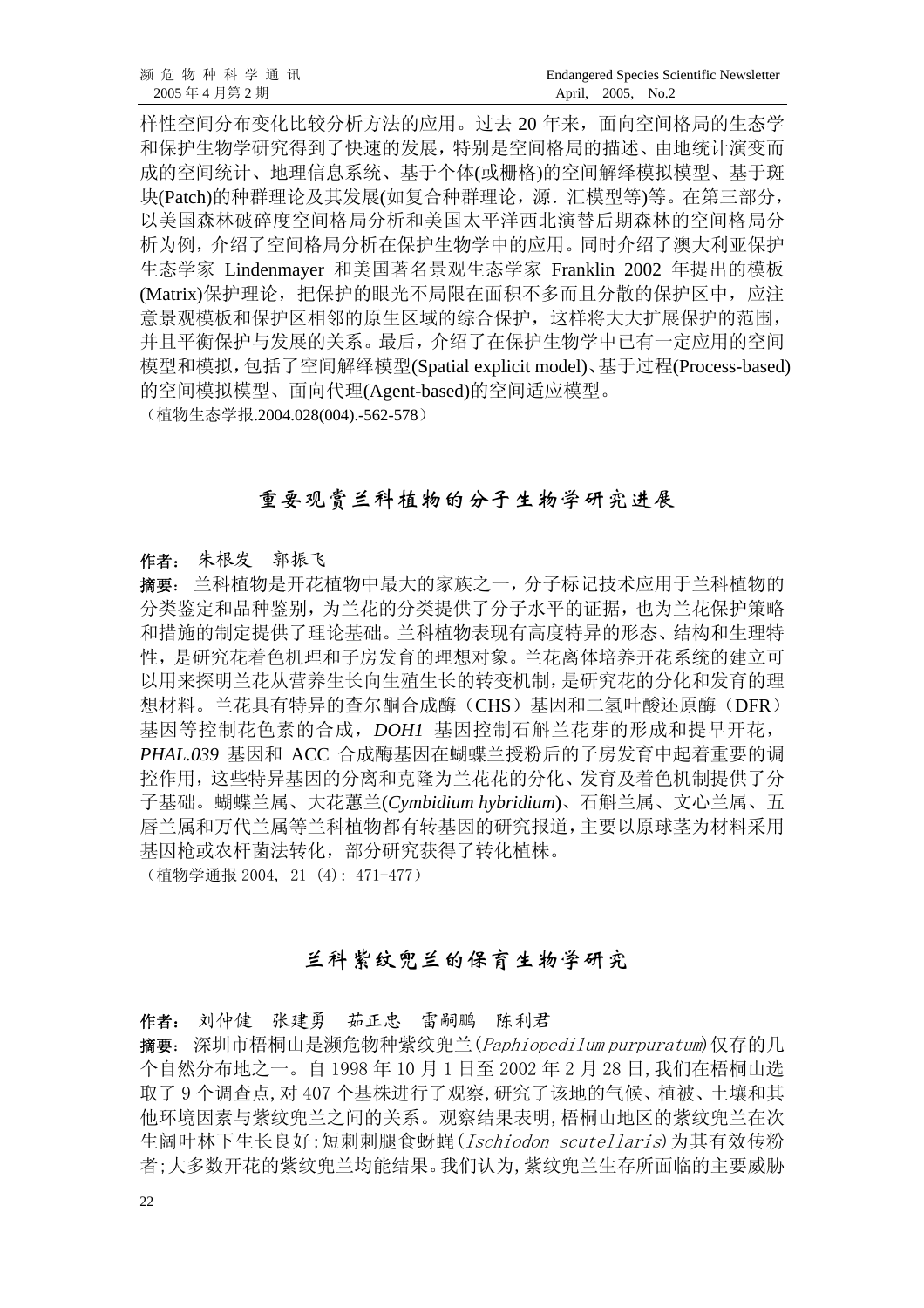应该是其生境亦即森林的破坏,而不是其自身存在的生物学缺陷。 (《生物多样性》2004 Vol.12 No.5 P.509-516)

#### 物种濒危状态等级评价概述

#### 作者: 成克武 臧润国

摘要: 濒危等级是确定物种优先保护顺序和制订濒危物种保育策略的重要依据,<生物多 样性公约>、相关国际组织和一些国家都把物种濒危状态的评价作为生物多样性保护工 作中的一个重要步骤。本文对 IUCN 和美国、加拿大等国在物种濒危状态评价中有关等 级标准、评价程序、数据信息采集管理及网络应用方面的问题进行了分析。国际上物种 濒危状态评价工作呈现出以下几个方面的发展趋势:(1)物种濒危等级评价标准由定性指 标向定量指标发展;(2)物种濒危状况评价程序逐步规范严格,评价过程透明,公众积极参 与;(3)数据信息的采集逐步标准化,储存管更新采用计算机及网络技术;(4)物种濒危等级 的公布与更新逐步以网络形式为主;(5)全球对物种濒危状态评价工作日益重视,物种濒 危等级信息在物种资源利用、保护及其他方面的应用愈加广泛。在此基础上,作者提出 了我国在物种濒危状况评价中急需加强的 3 个方面的工作:(1)建立我国的物种濒危等级 评价标准:(2)建立完善的物种濒危等级评价程序并制定相关的指导性文件;(3)加强濒 危物种评价中数据信息的规范采集、网络管理和数据共享。

(《生物多样性》 2004 Vol.12 No.5 P.534-540)

#### 论中国自然保护区的面积上限

#### 作者:蒋志刚

摘要**:** 中国从 1956 年开始建设自然保护区,其间经过了一个较长的停滞时期之后, 到 2002 年底,中国建立了 1,551 个自然保护区,面积达 1,414,866 平方公里, 占国土面积 14.7%。中国自然保护区面积占国土面积的比例已经在 2002 年末超过世界先进水平,然 而,目前中国自然保护区的数量仍在增长。由于目前中国的自然保护区是严格意义的保 护区,于是,作者提出应区分严格保护的自然保护区与广义的自然保护地,发展一个由 不同保护目的、不同保护程度、合理布局的自然保护区组成的综合自然保护区体系,结 合经济发展水平建设自然保护区的思想。作者结合现阶段自然保护区的基本建设投入与 管护费用,探讨了建设和管理 2002 年末中国自然保护区的资金需求。作者还提出研究 中国自然保护区中人口、中国国土面积及分类和中国各种类型土地的适宜保护面积,探 讨"在中国多大的国土面积可以建设为自然保护区?"这一命题, 从保存生物物种、生物 资源、主要生态系统、可持续利用方面研究中国自然保护地的面积上限。 (生态学报 2005 -09,第 25 卷 第 5 期)



征 稿